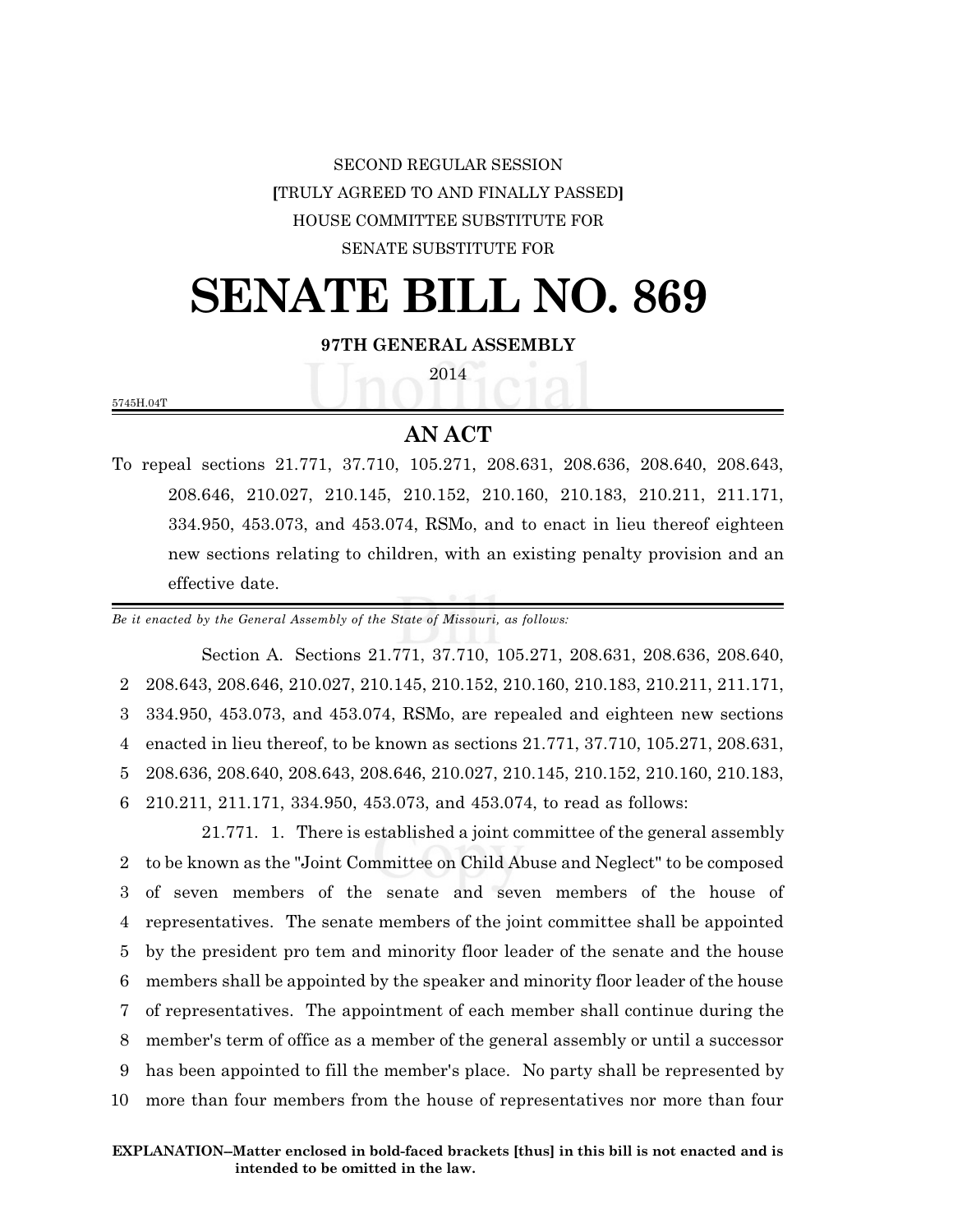HCS SS SB 869 2

members from the senate. A majority of the committee shall constitute a quorum,

 but the concurrence of a majority of the members shall be required for the determination of any matter within the committee's duties.

2. The joint committee shall:

 (1) Make a continuing study and analysis of the state child abuse and neglect reporting and investigation system;

 (2) Devise a plan for improving the structured decision making regarding the removal of a child from a home;

 (3) Determine the additional personnel and resources necessary to adequately protect the children of this state and improve their welfare and the welfare of families;

 (4) Address the need for additional foster care homes and to improve the quality of care provided to abused and neglected children in the custody of the state;

 (5) Determine from its study and analysis the need for changes in statutory law; **[**and**]**

 (6) Make any other recommendation to the general assembly necessary to provide adequate protections for the children of our state**; and**

 **(7) Make recommendations on how to improve abuse and neglect proceedings including examining the role of the judge, children's division, the juvenile officer, the guardian ad litem, and the foster parents**.

 3. The joint committee shall meet within thirty days after its creation and organize by selecting a chairperson and a vice chairperson, one of whom shall be a member of the senate and the other a member of the house of representatives. The chairperson shall alternate between members of the house and senate every two years after the committee's organization.

 4. The committee shall meet at least quarterly. The committee may meet at locations other than Jefferson City when the committee deems it necessary.

 5. The committee shall be staffed by legislative personnel as is deemed necessary to assist the committee in the performance of its duties.

 6. The members of the committee shall serve without compensation but shall be entitled to reimbursement for actual and necessary expenses incurred in the performance of their official duties.

 7. It shall be the duty of the committee to compile a full report of its activities for submission to the general assembly. The report shall be submitted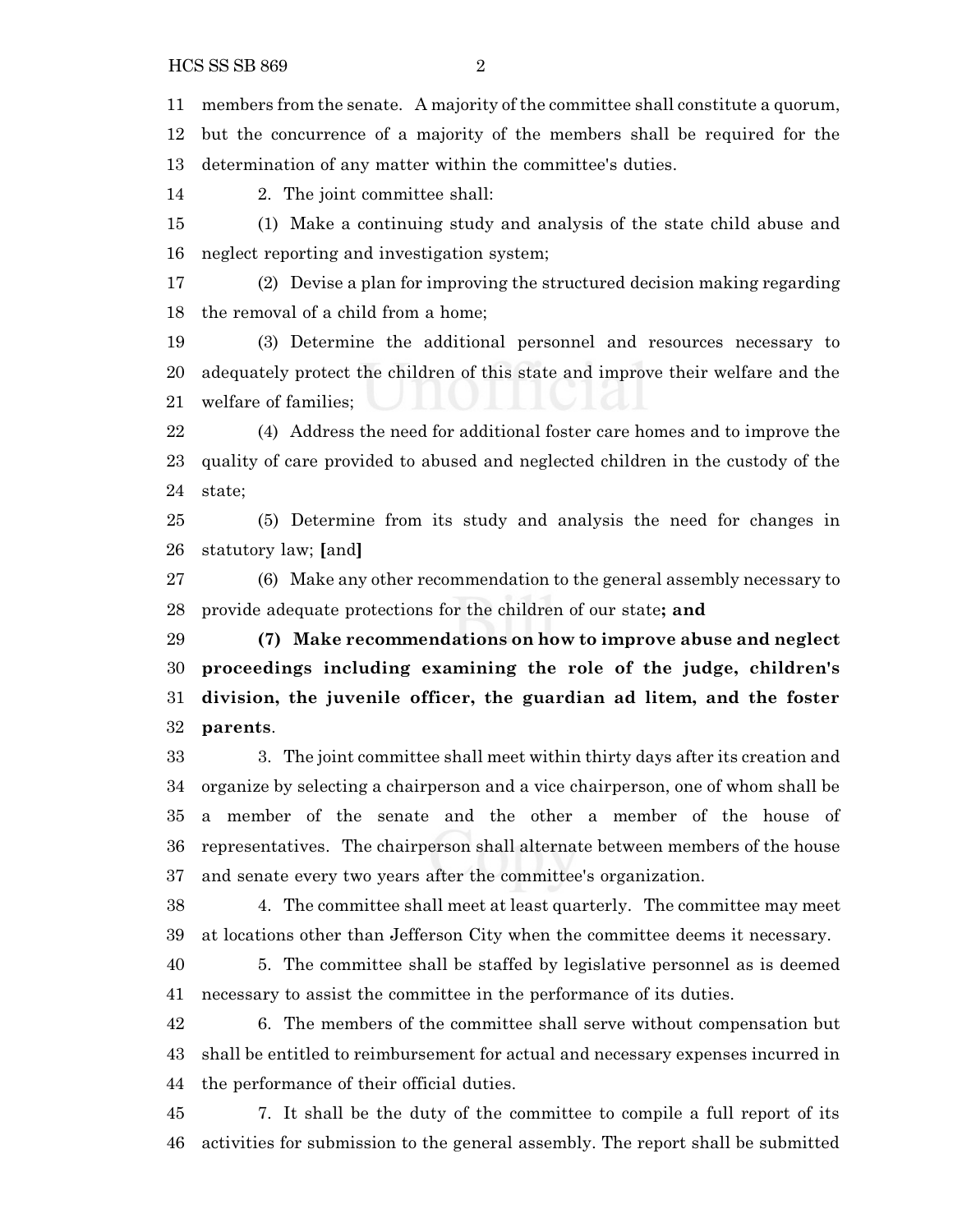HCS SS SB 869 3

 not later than the fifteenth of January of each year in which the general assembly convenes in regular session and shall include any recommendations which the committee may have for legislative action as well as any recommendations for administrative or procedural changes in the internal management or organization of state or local government agencies and departments. Copies of the report containing such recommendations shall be sent to the appropriate directors of state or local government agencies or departments included in the report.

8. The provisions of this section shall expire on January 15, 2018.

37.710. 1. The office shall have access to the following information:

 (1) The names and physical location of all children in protective services, treatment, or other programs under the jurisdiction of the children's division, the department of mental health, and the juvenile court;

(2) All written reports of child abuse and neglect; and

 (3) All current records required to be maintained pursuant to chapters 210 and 211.

2. The office shall have the authority:

 (1) To communicate privately by any means possible with any child under protective services and anyone working with the child, including the family, relatives, courts, employees of the department of social services and the department of mental health, and other persons or entities providing treatment and services;

 (2) To have access, including the right to inspect, copy and subpoena records held by the clerk of the juvenile or family court, juvenile officers, law enforcement agencies, institutions, public or private, and other agencies, or persons with whom a particular child has been either voluntarily or otherwise placed for care, or has received treatment within this state or in another state;

(3) To work in conjunction with juvenile officers and guardians ad litem;

 (4) To file any findings or reports of the child advocate regarding the parent or child with the court, and issue recommendations regarding the disposition of an investigation, which may be provided to the court and to the investigating agency;

 (5) To file amicus curiae briefs on behalf of the interests of the parent or child**, or to file such pleadings necessary to intervene on behalf of the child at the appropriate judicial level using the resources of the office of the attorney general**;

(6) To initiate meetings with the department of social services, the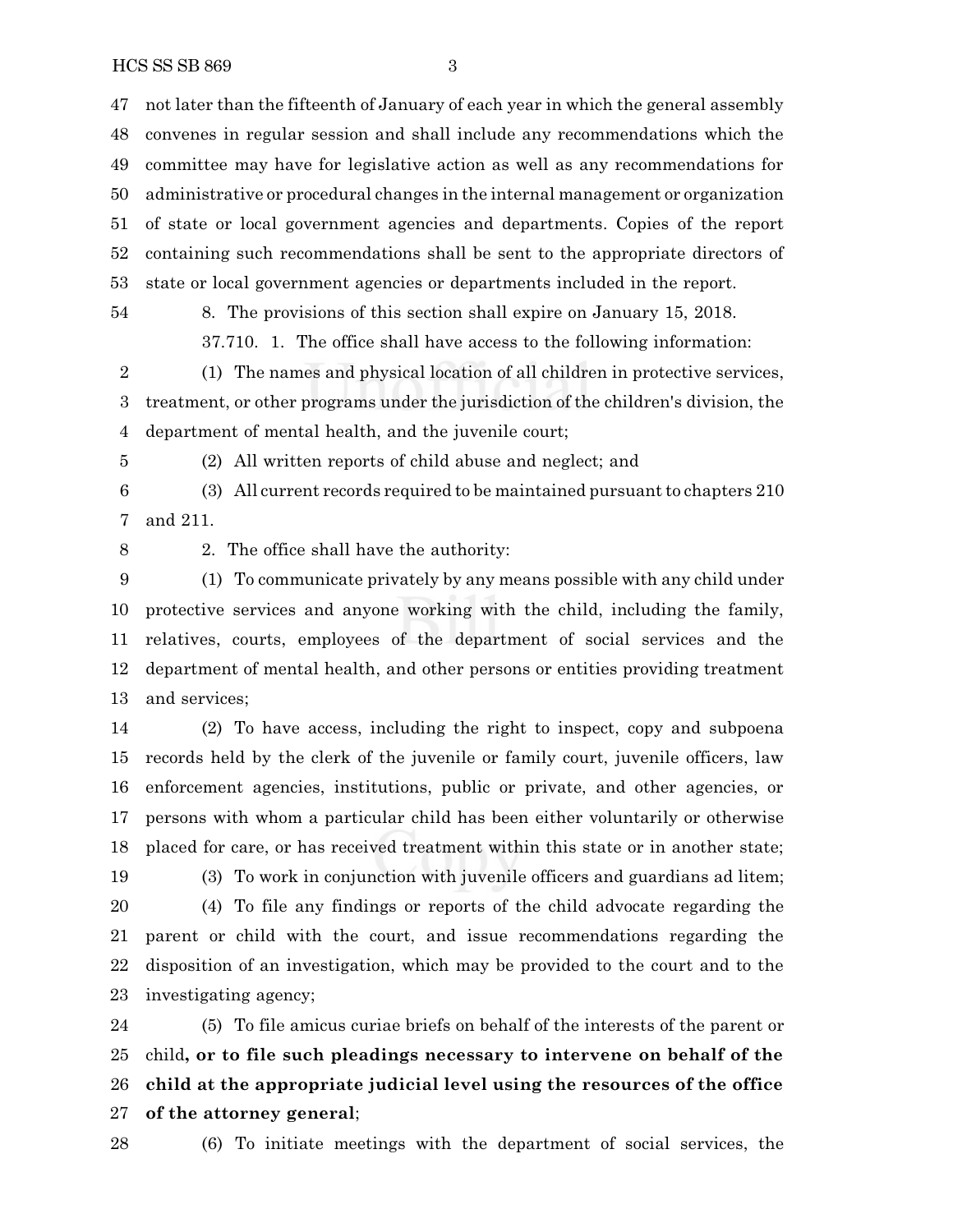department of mental health, the juvenile court, and juvenile officers;

 (7) To take whatever steps are appropriate to see that persons are made aware of the services of the child advocate's office, its purpose, and how it can be contacted;

 (8) To apply for and accept grants, gifts, and bequests of funds from other states, federal, and interstate agencies, and independent authorities, private firms, individuals, and foundations to carry out his or her duties and responsibilities. The funds shall be deposited in a dedicated account established within the office to permit moneys to be expended in accordance with the provisions of the grant or bequest;

 (9) Subject to appropriation, to establish as needed local panels on a regional or county basis to adequately and efficiently carry out the functions and duties of the office, and address complaints in a timely manner; and

 (10) To mediate between alleged victims of sexual misconduct and school districts or charter schools as provided in subsection 1 of section 160.262.

 3. For any information obtained from a state agency or entity under sections 37.700 to 37.730, the office of child advocate shall be subject to the same disclosure restrictions and confidentiality requirements that apply to the state agency or entity providing such information to the office of child advocate. For information obtained directly by the office of child advocate under sections 37.700 to 37.730, the office of child advocate shall be subject to the same disclosure restrictions and confidentiality requirements that apply to the children's division regarding information obtained during a child abuse and neglect investigation resulting in an unsubstantiated report.

105.271. 1. **[**An**] A foster or** adoptive parent who is employed by the state of Missouri, its departments, agencies, or political subdivisions, may use his or her accrued sick leave, annual leave, or the same leave without pay granted to biological parents to take time off for purposes of arranging for the **foster or** adopted child's placement or caring for the child after placement. The employer shall not penalize an employee for requesting or obtaining time off according to this section.

 2. **The state of Missouri, its departments, and agencies shall, and political subdivisions may, provide for a leave sharing program to permit its employees to donate annual leave, overtime, or compensatory time to an employee who is arranging for a foster or adopted child's placement or caring for the child after placement, which has caused or**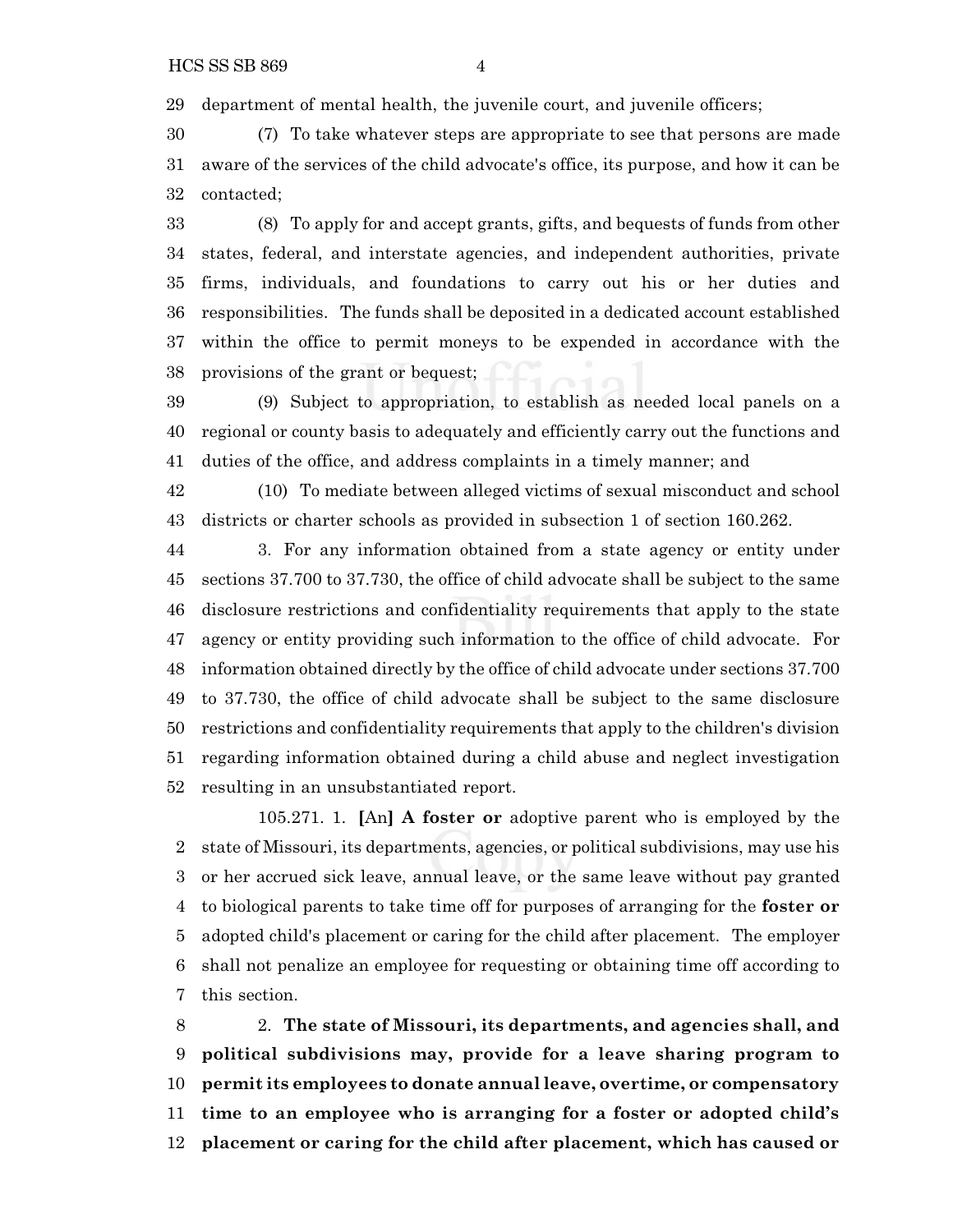**is likely to cause such employee to take leave without pay or to terminate employment. Such donated annual leave, overtime, or compensatory time may be transferable between employees in different departments, agencies, or political subdivisions of the state, with the agreement of the chief administrative officers of such departments, agencies, or political subdivisions.**

 **3. Any donated annual leave, overtime, or compensatory time authorized under this section shall only be used by the recipient employee for purposes of arranging for the foster or adopted child's placement or caring for the child after placement. Nothing in this section shall be construed as prohibiting a leave sharing program for other purposes.**

 **4. All forms of paid leave available for use by the recipient employee shall be used prior to using donated annual leave, overtime, or compensatory time.**

 **5. All donated annual leave, overtime, or compensatory time shall be given voluntarily. No employee shall be coerced, threatened, intimidated, or financially induced into donating annual leave, overtime, or compensatory time for purposes of the leave sharing program.**

 **6. For purposes of this section, the phrase "foster or adoptive parent" refers to both those pursuing to foster or adopt a child and those who have a foster or adopted child placed in the home. The phrase "for purposes of arranging for the foster or adopted child's placement or caring for the child after placement" includes, but is not limited to:**

 **(1) Appointments with state officials, child placing agencies, social workers, health professionals, or attorneys;**

#### **(2) Court proceedings;**

**(3) Required travel;**

**(4) Training and licensure as a foster parent;**

 **(5) Any periods of time during which foster or adoptive parents are ordered or required by the state, a child placing agency, or by a court to take time off from work to care for the foster or adopted child; or**

 **(6) Any other activities necessary to allow the foster care or adoption to proceed.**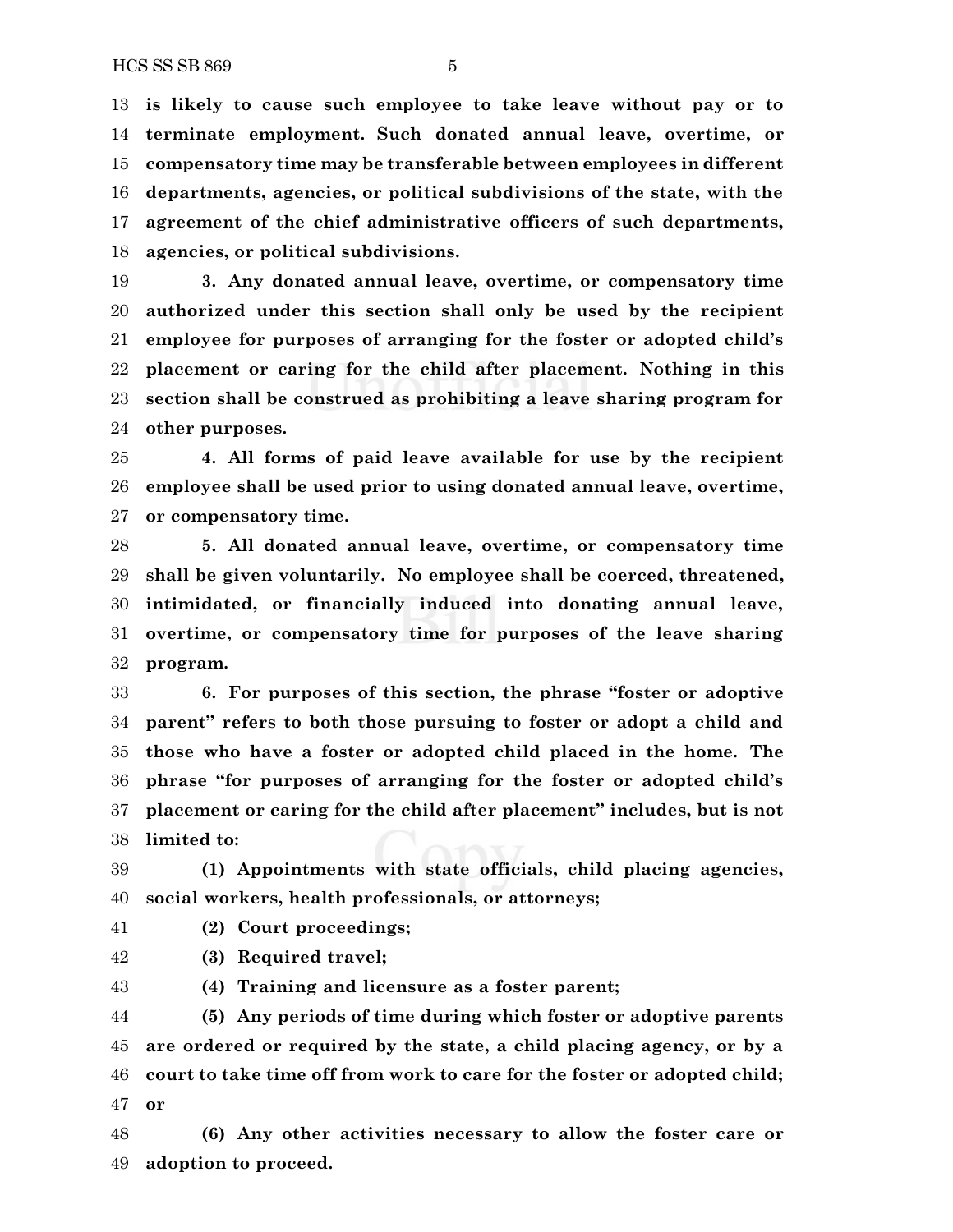**7.** A stepparent, as defined in section 453.015, who is employed by the state of Missouri, its departments, agencies, or political subdivisions, may use his or her accrued sick leave, annual leave or the same leave without pay granted to biological parents to take time off to care for his or her stepchild. The employer shall not penalize an employee for requesting or obtaining time off according to this section.

 **[**3.**] 8.** The leave authorized by this section may be requested by the employee only if the employee is the person who is primarily responsible for furnishing the care and nurture of the child.

 **9. The commissioner of administration may promulgate rules as necessary to implement the provisions of this section. Any rule or portion of a rule, as that term is defined in section 536.010, that is created under the authority delegated in this section shall become effective only if it complies with and is subject to all of the provisions of chapter 536 and, if applicable, section 536.028. This section and chapter 536 are nonseverable and if any of the powers vested with the general assembly under chapter 536 to review, to delay the effective date, or to disapprove and annul a rule are subsequently held unconstitutional, then the grant of rulemaking authority and any rule proposed or adopted after August 28, 2014, shall be invalid and void.**

208.631. 1. Notwithstanding any other provision of law to the contrary, the MO HealthNet division shall establish a program to pay for health care for uninsured children. Coverage pursuant to sections 208.631 to **[**208.659**] 208.658** is subject to appropriation. The provisions of sections 208.631 to **[**208.569**] 208.658**, health care for uninsured children, shall be void and of no effect if there are no funds of the United States appropriated by Congress to be provided to the state on the basis of a state plan approved by the federal government under the federal Social Security Act. If funds are appropriated by the United States Congress, the department of social services is authorized to manage the state children's health insurance program (SCHIP) allotment in order to ensure that the state receives maximum federal financial participation. Children in households with incomes up to one hundred fifty percent of the federal poverty level may meet all Title XIX program guidelines as required by the Centers for Medicare and Medicaid Services. Children in households with incomes of one hundred fifty percent to three hundred percent of the federal poverty level shall continue to be eligible as they were and receive services as they did on June 30,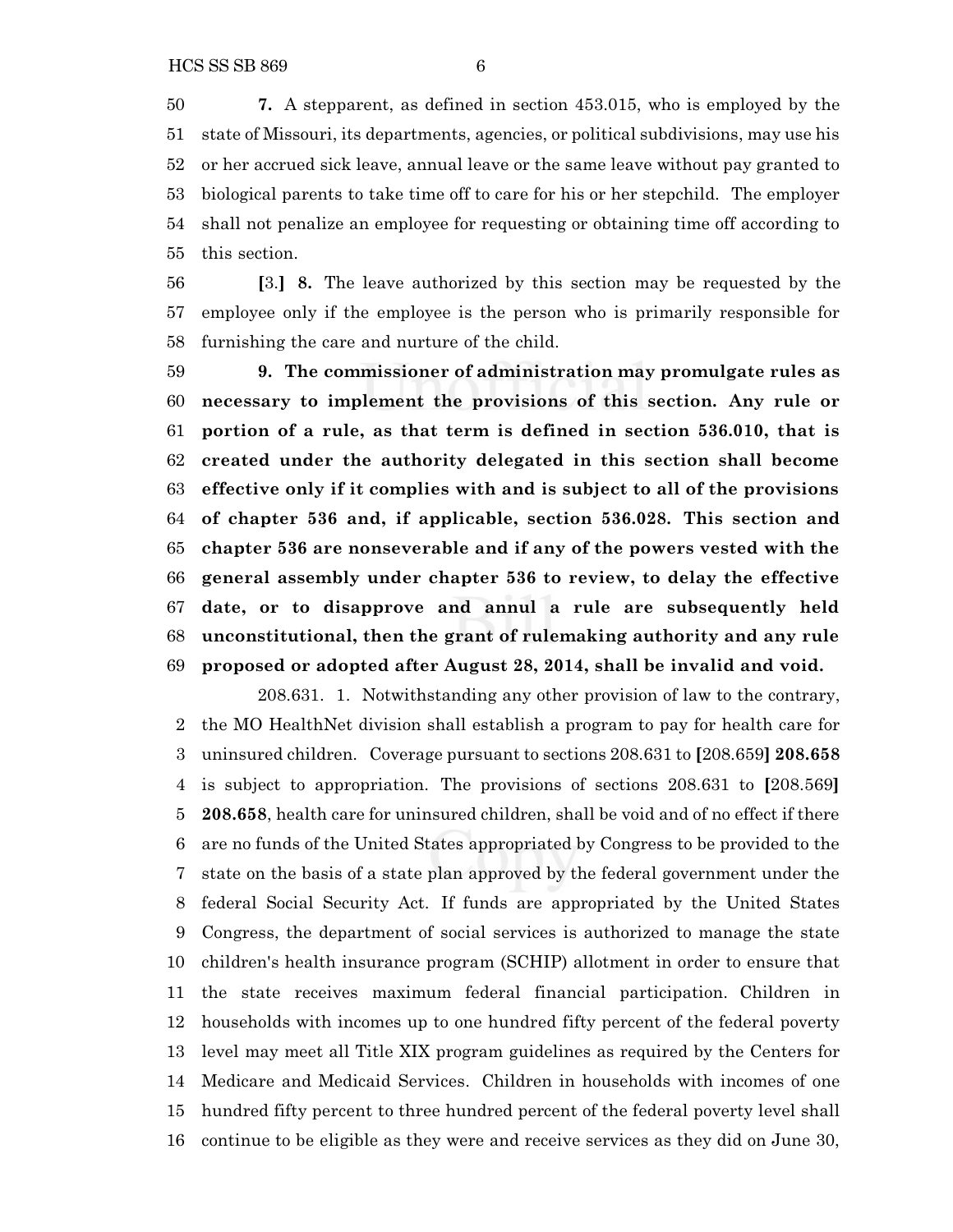2007, unless changed by the Missouri general assembly.

 2. For the purposes of sections 208.631 to **[**208.659**] 208.658**, "children" are persons up to nineteen years of age. "Uninsured children" are persons up to nineteen years of age who are emancipated and do not have access to affordable employer-subsidized health care insurance or other health care coverage or persons whose parent or guardian have not had access to affordable employer- subsidized health care insurance or other health care coverage for their children **[**for six months**]** prior to application, are residents of the state of Missouri, and have parents or guardians who meet the requirements in section 208.636. A child who is eligible for MO HealthNet benefits as authorized in section 208.151 is not uninsured for the purposes of sections 208.631 to **[**208.659**] 208.658**.

208.636. Parents and guardians of uninsured children eligible for the program established in sections 208.631 to **[**208.657**] 208.658** shall:

 (1) Furnish to the department of social services the uninsured child's Social Security number or numbers, if the uninsured child has more than one such number;

 (2) Cooperate with the department of social services in identifying and providing information to assist the state in pursuing any third-party insurance carrier who may be liable to pay for health care;

 (3) Cooperate with the department of social services, division of child support enforcement in establishing paternity and in obtaining support payments, including medical support; **and**

 (4) Demonstrate upon request their child's participation in wellness programs including immunizations and a periodic physical examination. This subdivision shall not apply to any child whose parent or legal guardian objects in writing to such wellness programs including immunizations and an annual physical examination because of religious beliefs or medical contraindications**[**; and

 (5) Demonstrate annually that their total net worth does not exceed two hundred fifty thousand dollars in total value**]**.

208.640. 1. Parents and guardians of uninsured children with incomes of more than one hundred fifty but less than three hundred percent of the federal poverty level who do not have access to affordable employer-sponsored health care insurance or other affordable health care coverage may obtain coverage for their children under this section. Health insurance plans that do not cover an eligible child's preexisting condition shall not be considered affordable employer-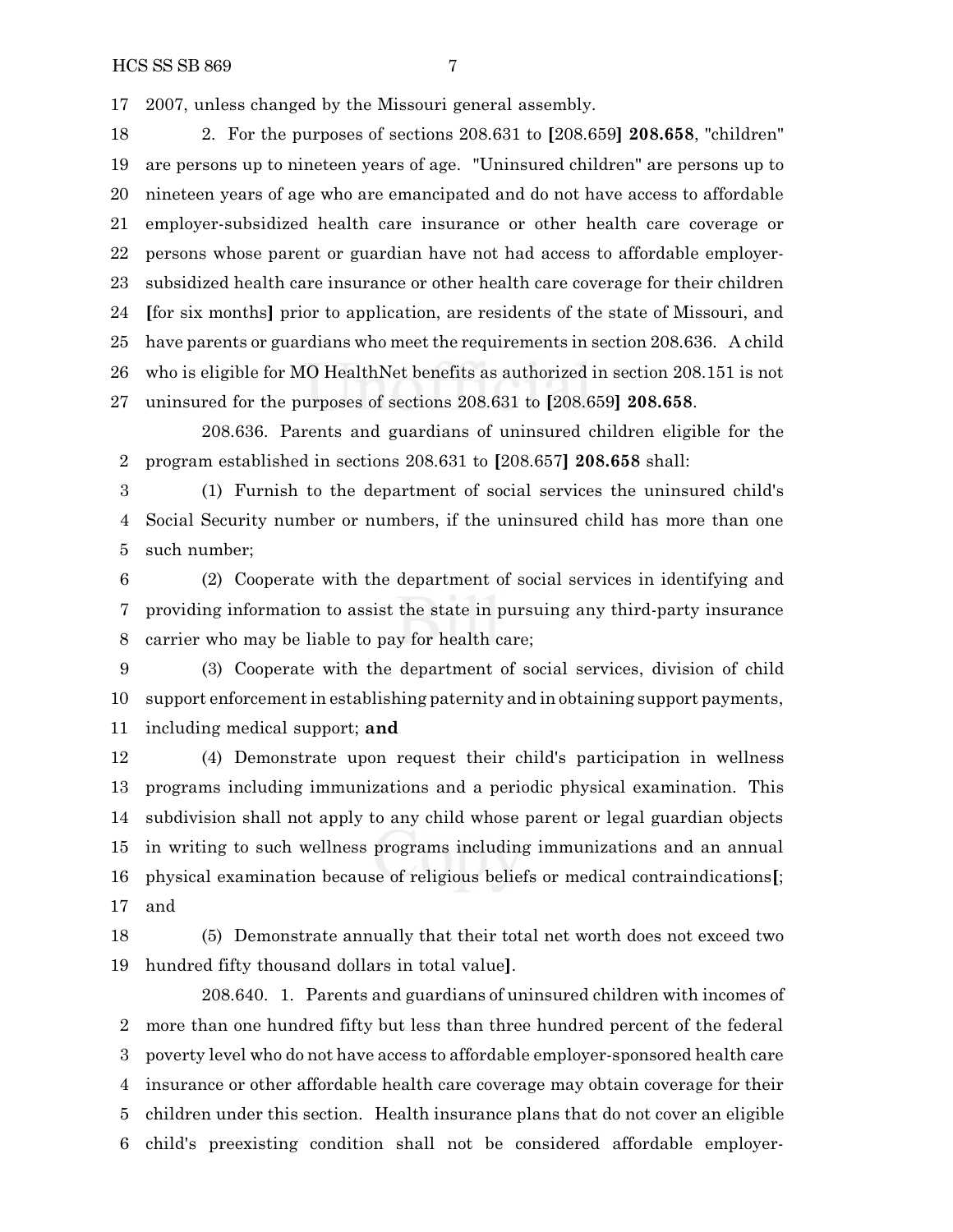sponsored health care insurance or other affordable health care coverage. For the

 purposes of sections 208.631 to **[**208.659**] 208.658**,"affordable employer-sponsored health care insurance or other affordable health care coverage" refers to health insurance requiring a monthly premium of:

 (1) Three percent of one hundred fifty percent of the federal poverty level for a family of three for families with a gross income of more than one hundred fifty and up to one hundred eighty-five percent of the federal poverty level for a family of three;

 (2) Four percent of one hundred eighty-five percent of the federal poverty level for a family of three for a family with a gross income of more than one hundred eighty-five and up to two hundred twenty-five percent of the federal poverty level;

 (3) Five percent of two hundred twenty-five percent of the federal poverty level for a family of three for a family with a gross income of more than two hundred twenty-five but less than three hundred percent of the federal poverty level.

 The parents and guardians of eligible uninsured children pursuant to this section are responsible for a monthly premium as required by annual state appropriation; provided that the total aggregate cost sharing for a family covered by these sections shall not exceed five percent of such family's income for the years involved. No co-payments or other cost sharing is permitted with respect to benefits for well-baby and well-child care including age-appropriate immunizations. Cost-sharing provisions for their children under sections 208.631 to **[**208.659**] 208.658** shall not exceed the limits established by 42 U.S.C. Section 1397cc(e). If a child has exceeded the annual coverage limits for all health care services, the child is not considered insured and does not have access to affordable health insurance within the meaning of this section.

 2. The department of social services shall study the expansion of a presumptive eligibility process for children for medical assistance benefits.

208.643. 1. The department of social services shall implement policies establishing a program to pay for health care for uninsured children by rules promulgated pursuant to chapter 536, either statewide or in certain geographic areas, subject to obtaining necessary federal approval and appropriation authority. The rules may provide for a health care services package that includes all medical services covered by section 208.152, except nonemergency transportation.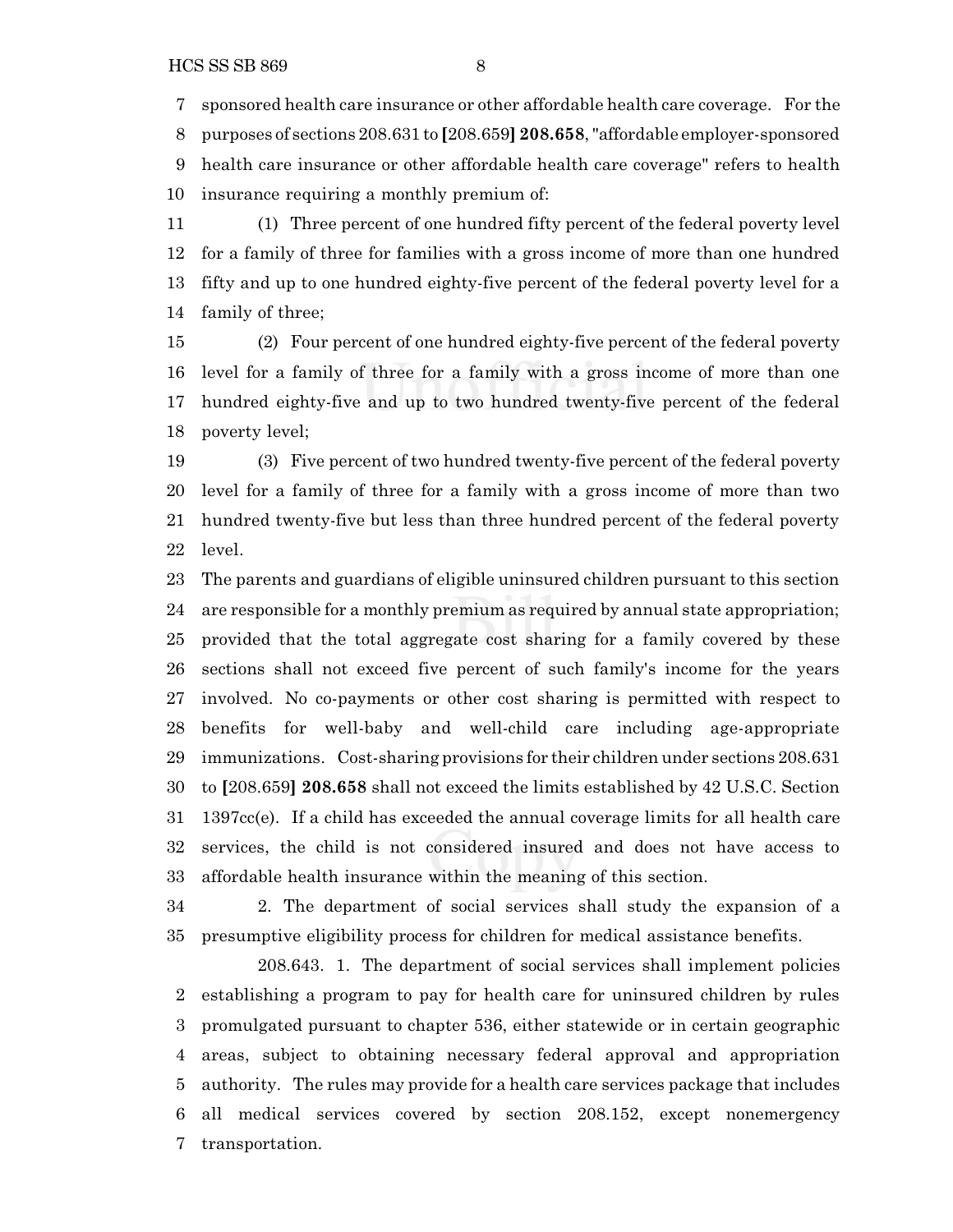2. Available income shall be determined by the department of social services by rule, which shall comply with federal laws and regulations relating to the state's eligibility to receive federal funds to implement the insurance program established in sections 208.631 to **[**208.657**] 208.658**.

208.646. There shall be a thirty-day waiting period after enrollment for uninsured children in families with an income of more than two hundred twenty- five percent of the federal poverty level before the child becomes eligible for insurance under the provisions of sections 208.631 to **[**208.660**] 208.658**. If the parent or guardian with an income of more than two hundred twenty-five percent of the federal poverty level fails to meet the co-payment or premium requirements, the child shall not be eligible for coverage under sections 208.631 to **[**208.660**] 208.658** for **[**six months**] ninety days** after the department provides notice of such failure to the parent or guardian.

210.027. **1.** For child-care providers who receive state or federal funds for providing child-care **[**services in the home**] fee assistance,** either by direct payment or through reimbursement to a child-care beneficiary, the department of social services shall:

 (1) **Establish publicly available website access to provider- specific information about any health and safety licensing or regulatory requirements for the providers, and including dates of inspections, history of violations, and compliance actions taken, as well as the consumer education information required under subdivision (12) of this section;**

 **(2) Establish or designate one hotline for parents to submit complaints about child care providers;**

 **(3)** Be authorized to revoke the registration of a registered provider for due cause;

**[**(2)**] (4)** Require providers to be at least eighteen years of age;

 **[**(3)**] (5) Establish minimum requirements for building and physical premises to include:**

 **(a) Compliance with state and local fire, health, and building codes, which shall include the ability to evacuate children in the case of an emergency; and**

 **(b) Emergency preparedness and response planning. Child care providers shall meet these minimum requirements prior to receiving federal assistance.** Where there are no local ordinances or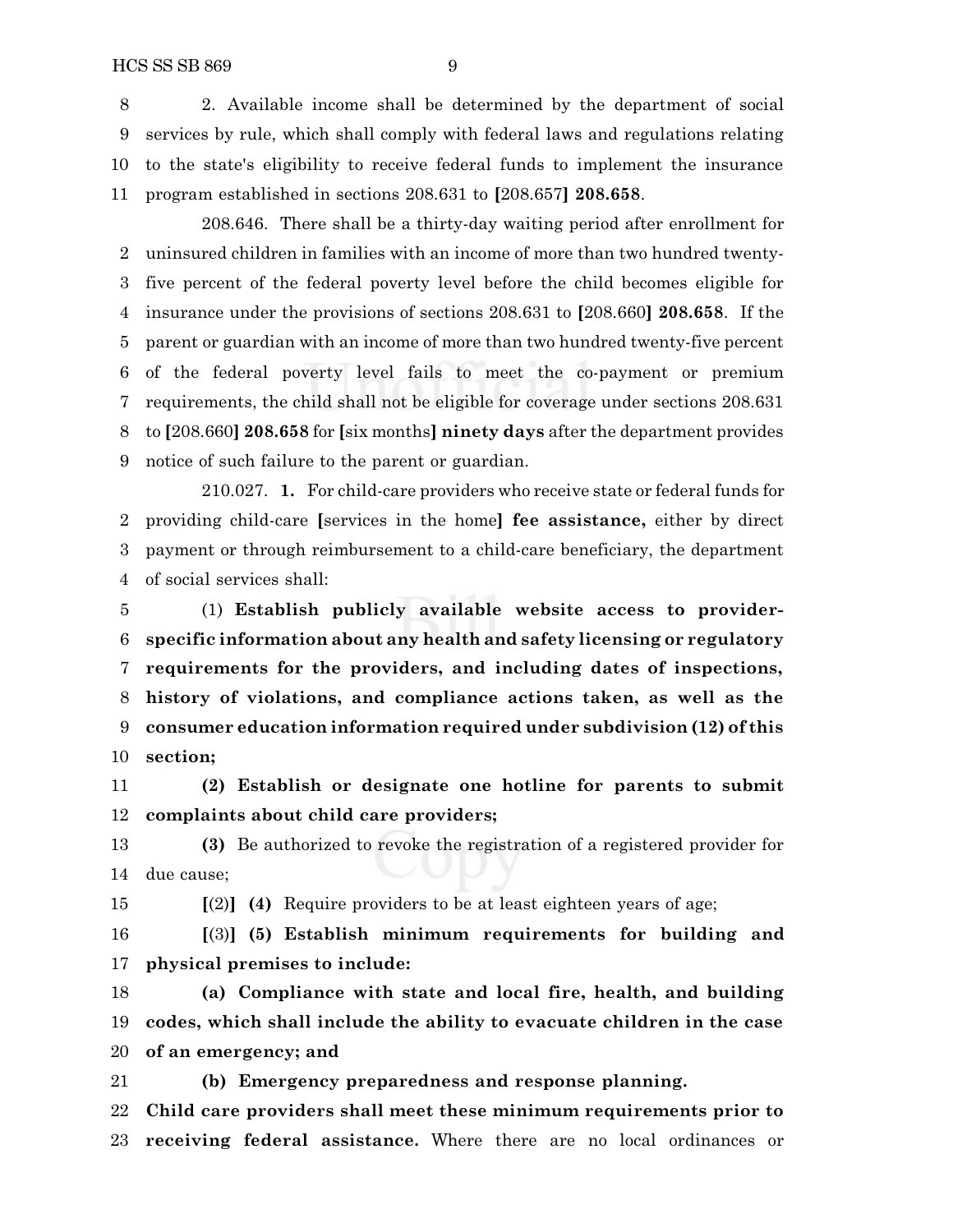regulations regarding smoke detectors, **the department shall** require providers,

by rule, to install and maintain an adequate number of smoke detectors in the

residence **or other building** where child care is provided;

 **[**(4)**] (6)** Require providers to be tested for tuberculosis **on the schedule required for employees in licensed facilities**;

 **[**(5)**] (7)** Require providers to notify parents if the provider does not have immediate access to a telephone;

 **[**(6)**] (8)** Make providers aware of local opportunities for training in first aid and child care;

 **(9) Promulgate rules and regulations to define pre-service training requirements for child care providers and employees pursuant to applicable federal laws and regulations;**

 **(10) Establish procedures for conducting unscheduled onsite monitoring of child care providers prior to receiving state or federal funds for providing child care services either by direct payment or through reimbursement to a child care beneficiary, and annually thereafter;**

 **(11) Require child care providers who receive assistance under applicable federal laws and regulations to report to the department any serious injuries or death of children occurring in child care; and**

 **(12) With input from statewide stakeholders such as parents, child care providers or administrators, and system advocate group, establish a transparent system of quality indicators appropriate to the provider setting that shall provide parents with a way to differentiate between child care providers available in their communities as required by federal rules. The system shall describe the standards used to assess the quality of child care providers. The system shall indicate whether the provider meets Missouri's registration or licensing standards, is in compliance with applicable health and safety requirements, and the nature of any violations related to registration or licensing requirements. The system shall also indicate if the provider utilizes curricula and if the provider is in compliance with staff educational requirements. Such system of quality indicators established under this subdivision with the input from stakeholders shall be promulgated by rules. Any rule or portion of a rule, as that term is defined in section 536.010 that is created under the authority delegated in this section shall become effective only if it complies with**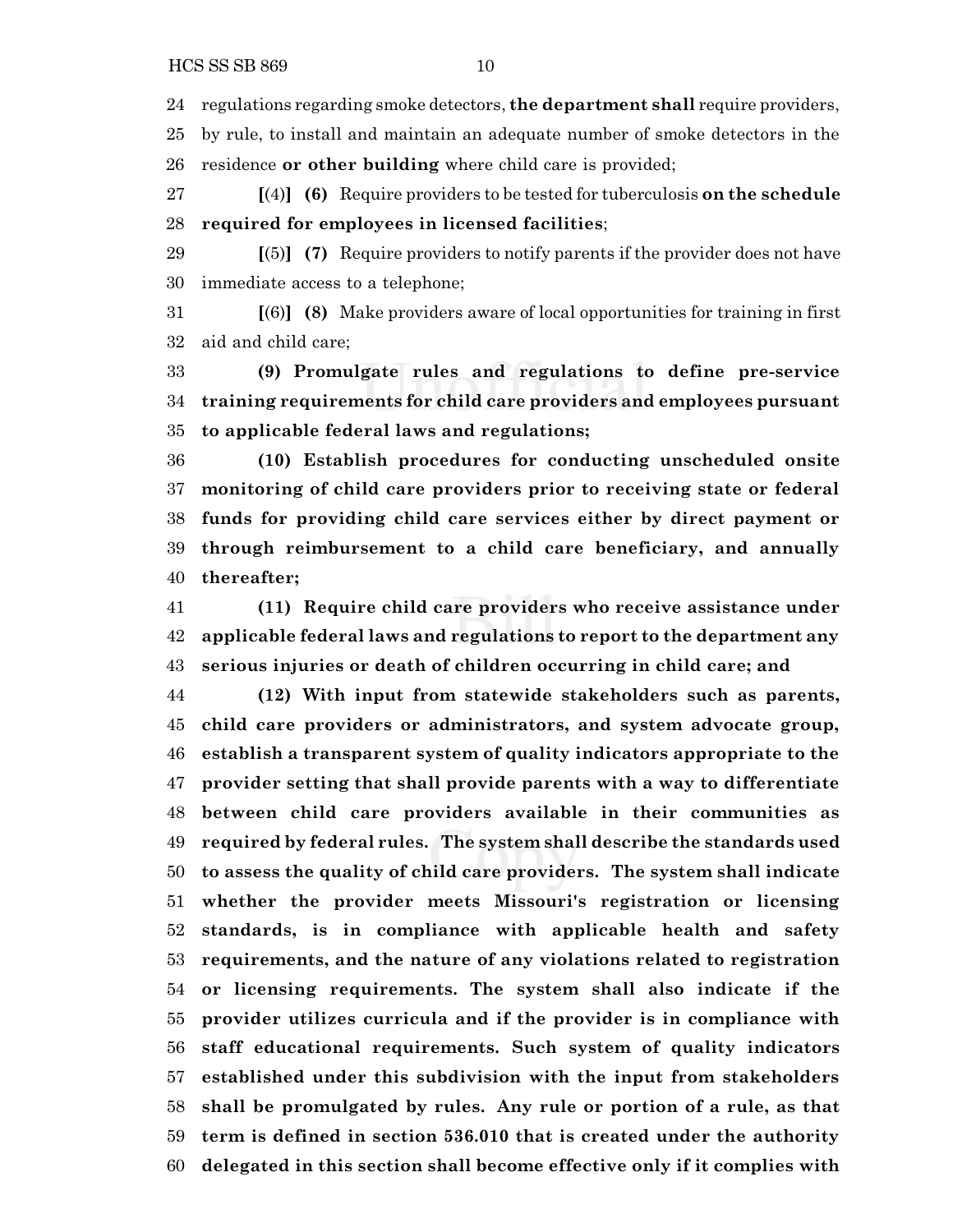**and is subject to all of the provisions of chapter 536, and, if applicable, section 536.028. This section and chapter 536 are nonseverable and if any of the powers vested with the general assembly pursuant to chapter 536, to review, to delay the effective date, or to disapprove and annul a rule are subsequently held unconstitutional, then the grant of rulemaking authority and any rule proposed or adopted after August 28, 2014, shall be invalid and void. This subdivision shall not be construed as authorizing the operation, establishment, maintenance, or mandating or offering of incentives to participate in a quality rating system under section 161.216.**

 **2. No state agency shall enforce the provisions of this section until October 1, 2015, or six months after the implementation of federal regulations mandating such provisions, whichever is later.**

210.145. 1. The division shall develop protocols which give priority to:

 (1) Ensuring the well-being and safety of the child in instances where child abuse or neglect has been alleged;

 (2) Promoting the preservation and reunification of children and families consistent with state and federal law;

(3) Providing due process for those accused of child abuse or neglect; and

 (4) Maintaining an information system operating at all times, capable of receiving and maintaining reports. This information system shall have the ability to receive reports over a single, statewide toll-free number. Such information system shall maintain the results of all investigations, family assessments and services, and other relevant information.

 2. The division shall utilize structured decision-making protocols for classification purposes of all child abuse and neglect reports. The protocols developed by the division shall give priority to ensuring the well-being and safety of the child. All child abuse and neglect reports shall be initiated within twenty- four hours and shall be classified based upon the reported risk and injury to the child. The division shall promulgate rules regarding the structured decision-making protocols to be utilized for all child abuse and neglect reports.

 3. Upon receipt of a report, the division shall determine if the report merits investigation, including reports which if true would constitute a suspected violation of any of the following: section 565.020, 565.021, 565.023, 565.024, or 565.050 if the victim is a child less than eighteen years of age, section 566.030 or 566.060 if the victim is a child less than eighteen years of age, or other crimes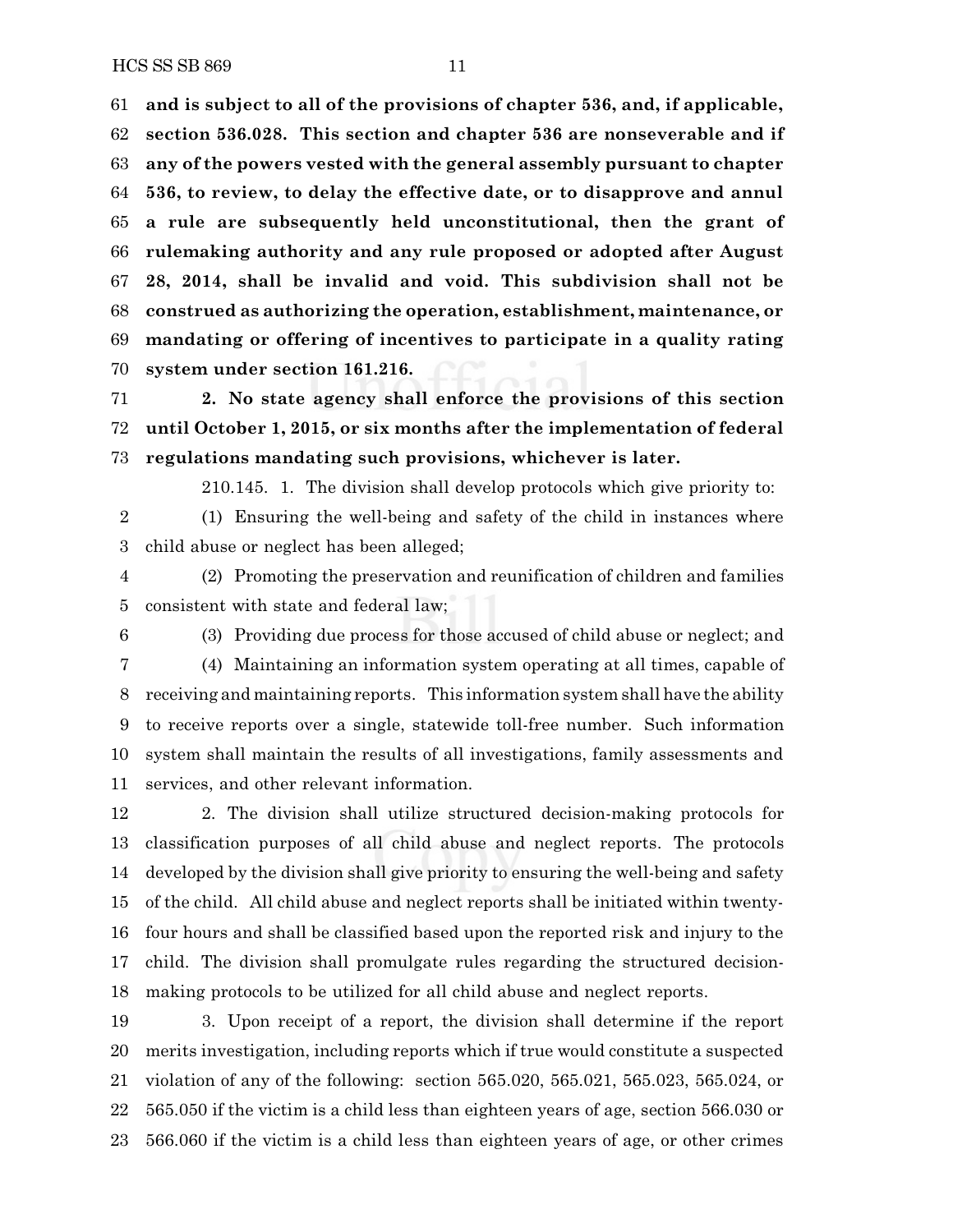HCS SS SB 869 12

 under chapter 566 if the victim is a child less than eighteen years of age and the perpetrator is twenty-one years of age or older, section 567.050 if the victim is a child less than eighteen years of age, section 568.020, 568.030, 568.045, 568.050, 568.060, 568.080, or 568.090, section 573.025, 573.035, 573.037, or 573.040, or an attempt to commit any such crimes. The division shall immediately communicate all reports that merit investigation to its appropriate local office and any relevant information as may be contained in the information system. The local division staff shall determine, through the use of protocols developed by the division, whether an investigation or the family assessment and services approach should be used to respond to the allegation. The protocols developed by the division shall give priority to ensuring the well-being and safety of the child.

 4. When the child abuse and neglect hotline receives three or more calls, within a seventy-two hour period, from one or more individuals concerning the same child, the division shall conduct a review to determine whether the calls meet the criteria and statutory definition for a child abuse and neglect report to be accepted. In conducting the review, the division shall contact the hotline caller or callers in order to collect information to determine whether the calls meet the criteria for harassment.

 5. The local office shall contact the appropriate law enforcement agency immediately upon receipt of a report which division personnel determine merits an investigation and provide such agency with a detailed description of the report received. In such cases the local division office shall request the assistance of the local law enforcement agency in all aspects of the investigation of the complaint. The appropriate law enforcement agency shall either assist the division in the investigation or provide the division, within twenty-four hours, an explanation in writing detailing the reasons why it is unable to assist.

 6. The local office of the division shall cause an investigation or family assessment and services approach to be initiated in accordance with the protocols established in subsection 2 of this section, except in cases where the sole basis for the report is educational neglect. If the report indicates that educational neglect is the only complaint and there is no suspicion of other neglect or abuse, the investigation shall be initiated within seventy-two hours of receipt of the report. If the report indicates the child is in danger of serious physical harm or threat to life, an investigation shall include direct observation of the subject child within twenty-four hours of the receipt of the report. Local law enforcement shall take all necessary steps to facilitate such direct observation. Callers to the child abuse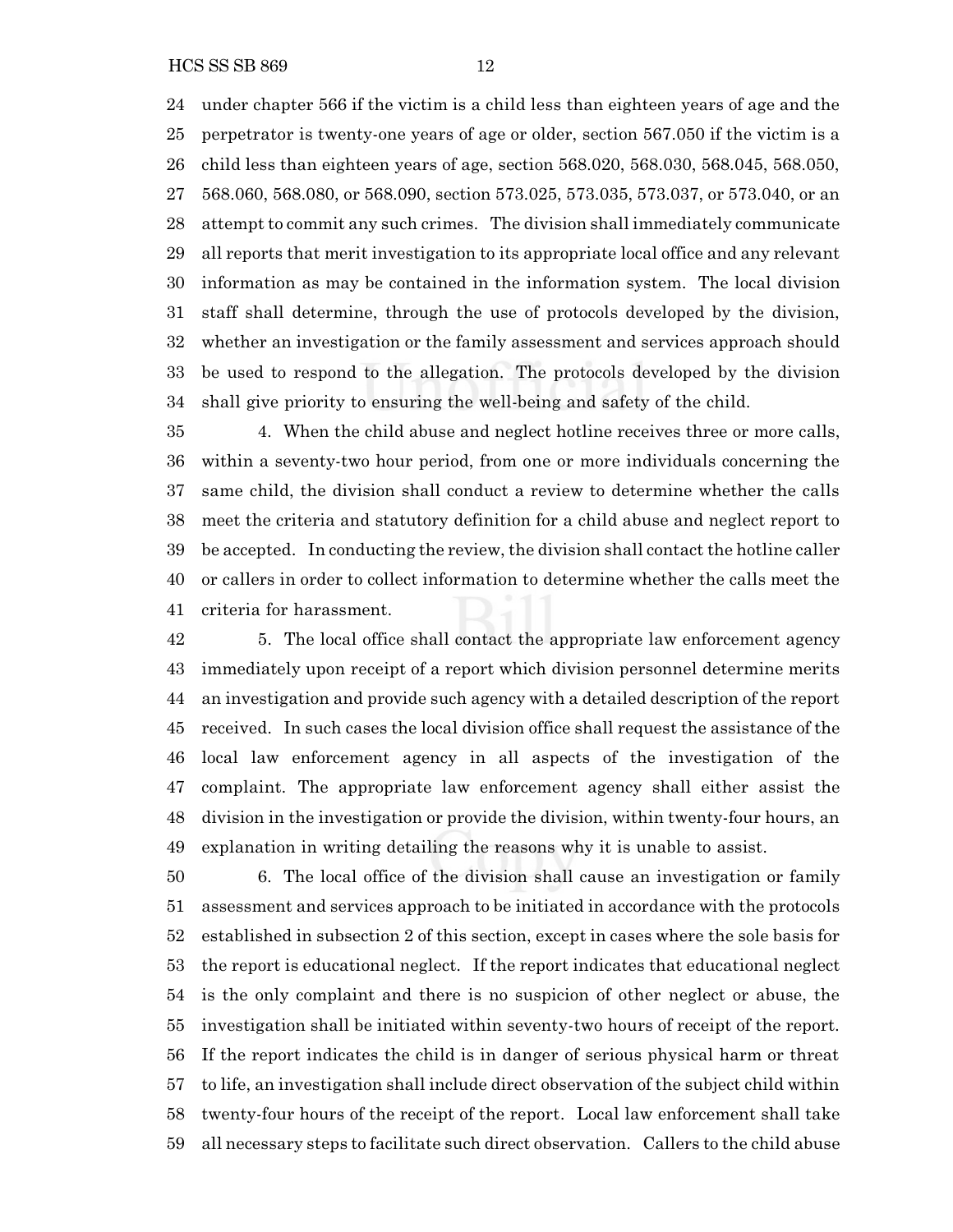and neglect hotline shall be instructed by the division's hotline to call 911 in instances where the child may be in immediate danger. If the parents of the child are not the alleged **[**abusers**] perpetrators**, a parent of the child must be notified prior to the child being interviewed by the division. No person responding to or investigating a child abuse and neglect report shall call prior to a home visit or leave any documentation of any attempted visit, such as business cards, pamphlets, or other similar identifying information if he or she has a reasonable basis to believe the following factors are present:

 (1) (a) No person is present in the home at the time of the home visit; and (b) The alleged perpetrator resides in the home or the physical safety of the child may be compromised if the alleged perpetrator becomes aware of the attempted visit;

 (2) The alleged perpetrator will be alerted regarding the attempted visit; or

 (3) The family has a history of domestic violence or fleeing the community. If the alleged perpetrator is present during a visit by the person responding to or investigating the report, such person shall provide written material to the alleged perpetrator informing him or her of his or her rights regarding such visit, including but not limited to the right to contact an attorney. The alleged perpetrator shall be given a reasonable amount of time to read such written material or have such material read to him or her by the case worker before the visit commences, but in no event shall such time exceed five minutes; except that, such requirement to provide written material and reasonable time to read such material shall not apply in cases where the child faces an immediate threat or danger, or the person responding to investigating the report is or feels threatened or in danger of physical harm. If the abuse is alleged to have occurred in a school or child care facility the division shall not meet with the child in any school building or child-care facility building where abuse of such child is alleged to have occurred. When the child is reported absent from the residence, the location and the well-being of the child shall be verified. For purposes of this subsection, child care facility shall have the same meaning as such term is defined in section 210.201.

 7. The director of the division shall name at least one chief investigator for each local division office, who shall direct the division response on any case involving a second or subsequent incident regarding the same subject child or perpetrator. The duties of a chief investigator shall include verification of direct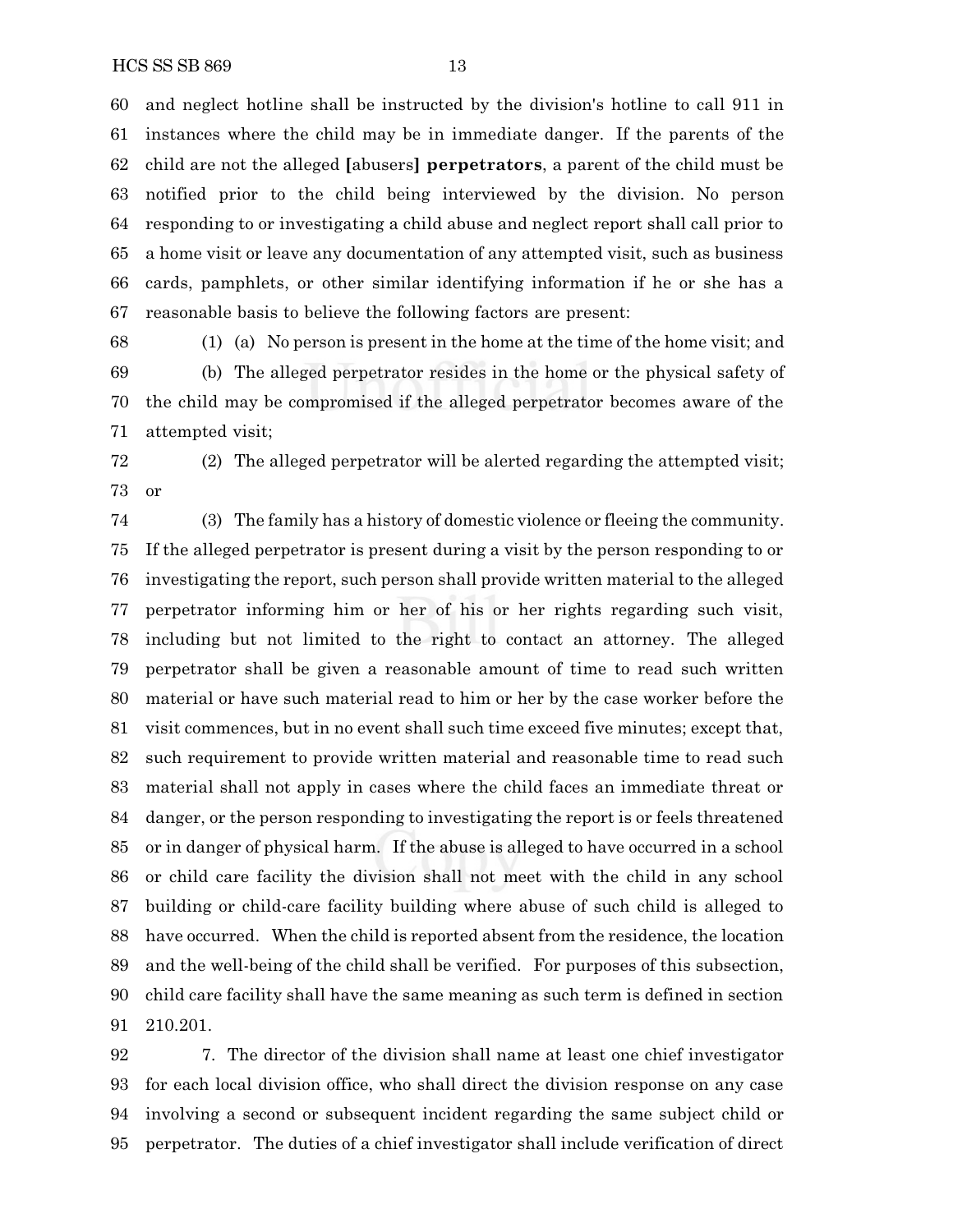observation of the subject child by the division and shall ensure information regarding the status of an investigation is provided to the public school district liaison. The public school district liaison shall develop protocol in conjunction with the chief investigator to ensure information regarding an investigation is shared with appropriate school personnel. The superintendent of each school district shall designate a specific person or persons to act as the public school district liaison. Should the subject child attend a nonpublic school the chief investigator shall notify the school principal of the investigation. Upon notification of an investigation, all information received by the public school district liaison or the school shall be subject to the provisions of the federal Family Educational Rights and Privacy Act (FERPA), 20 U.S.C., Section 1232g, and federal rule 34 C.F.R., Part 99.

 8. The investigation shall include but not be limited to the nature, extent, and cause of the abuse or neglect; the identity and age of the person responsible for the abuse or neglect; the names and conditions of other children in the home, if any; the home environment and the relationship of the subject child to the parents or other persons responsible for the child's care; any indication of incidents of physical violence against any other household or family member; and other pertinent data.

 9. When a report has been made by a person required to report under section 210.115, the division shall contact the person who made such report within forty-eight hours of the receipt of the report in order to ensure that full information has been received and to obtain any additional information or medical records, or both, that may be pertinent.

 10. Upon completion of the investigation, if the division suspects that the report was made maliciously or for the purpose of harassment, the division shall refer the report and any evidence of malice or harassment to the local prosecuting or circuit attorney.

 11. Multidisciplinary teams shall be used whenever conducting the investigation as determined by the division in conjunction with local law enforcement. Multidisciplinary teams shall be used in providing protective or preventive social services, including the services of law enforcement, a liaison of the local public school, the juvenile officer, the juvenile court, and other agencies, both public and private.

 12. For all family support team meetings involving an alleged victim of child abuse or neglect, the parents, legal counsel for the parents, foster parents,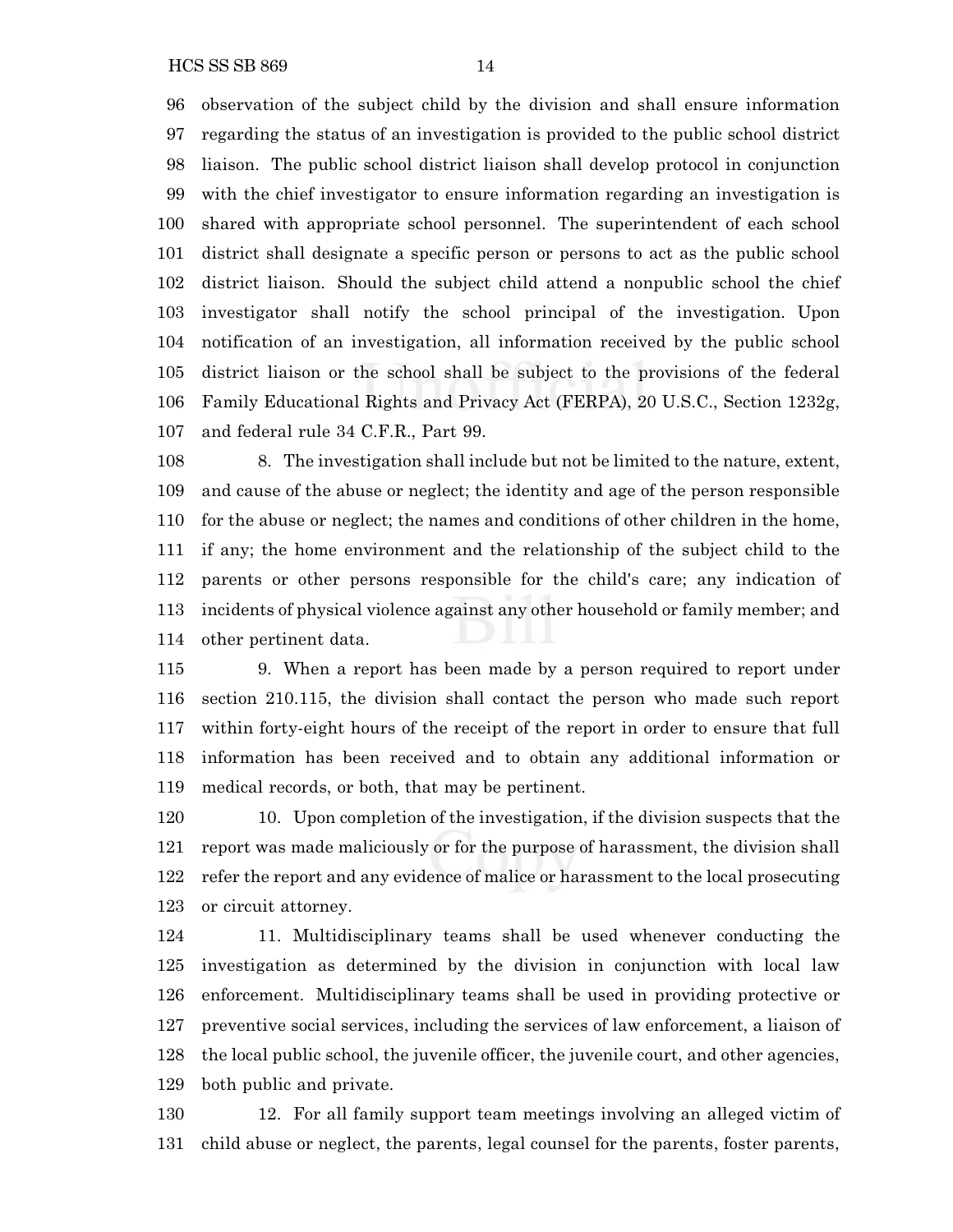the legal guardian or custodian of the child, the guardian ad litem for the child, and the volunteer advocate for the child shall be provided notice and be permitted to attend all such meetings. Family members, other than alleged perpetrators, or other community informal or formal service providers that provide significant support to the child and other individuals may also be invited at the discretion of the parents of the child. In addition, the parents, the legal counsel for the parents, the legal guardian or custodian and the foster parents may request that other individuals, other than alleged perpetrators, be permitted to attend such team meetings. Once a person is provided notice of or attends such team meetings, the division or the convenor of the meeting shall provide such persons with notice of all such subsequent meetings involving the child. Families may determine whether individuals invited at their discretion shall continue to be invited.

 13. If the appropriate local division personnel determine after an investigation has begun that completing an investigation is not appropriate, the division shall conduct a family assessment and services approach. The division shall provide written notification to local law enforcement prior to terminating any investigative process. The reason for the termination of the investigative process shall be documented in the record of the division and the written notification submitted to local law enforcement. Such notification shall not preclude nor prevent any investigation by law enforcement.

 14. If the appropriate local division personnel determines to use a family assessment and services approach, the division shall:

 (1) Assess any service needs of the family. The assessment of risk and service needs shall be based on information gathered from the family and other sources;

 (2) Provide services which are voluntary and time-limited unless it is determined by the division based on the assessment of risk that there will be a high risk of abuse or neglect if the family refuses to accept the services. The division shall identify services for families where it is determined that the child is at high risk of future abuse or neglect. The division shall thoroughly document in the record its attempt to provide voluntary services and the reasons these services are important to reduce the risk of future abuse or neglect to the child. If the family continues to refuse voluntary services or the child needs to be protected, the division may commence an investigation;

(3) Commence an immediate investigation if at any time during the family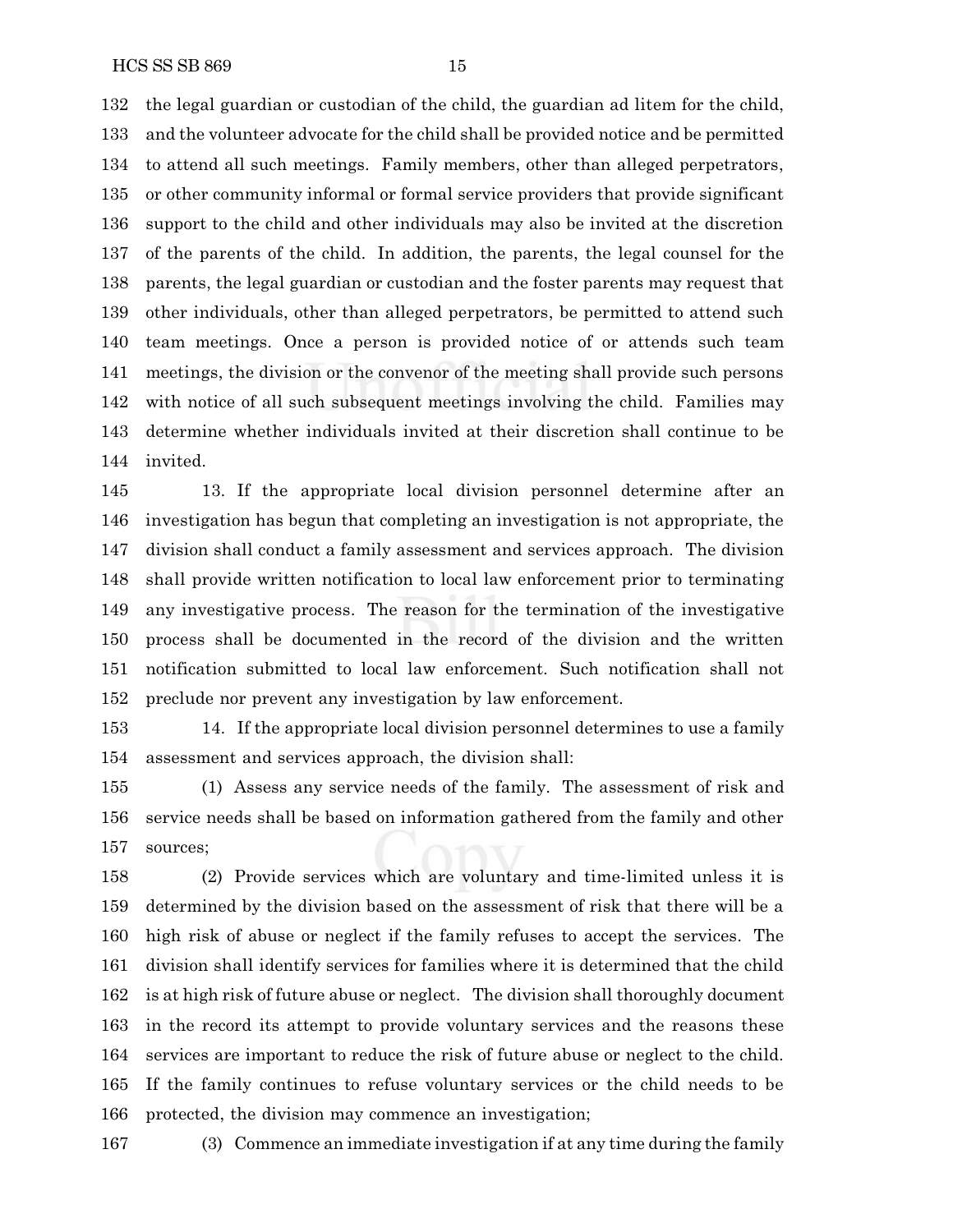assessment and services approach the division determines that an investigation, as delineated in sections 210.109 to 210.183, is required. The division staff who have conducted the assessment may remain involved in the provision of services to the child and family;

 (4) Document at the time the case is closed, the outcome of the family assessment and services approach, any service provided and the removal of risk to the child, if it existed.

 15. **(1)** Within **[**thirty**] forty-five** days of an oral report of abuse or neglect, the local office shall update the information in the information system. The information system shall contain, at a minimum, the determination made by the division as a result of the investigation, identifying information on the subjects of the report, those responsible for the care of the subject child and other relevant dispositional information. The division shall complete all investigations within **[**thirty**] forty-five** days, unless good cause for the failure to complete the investigation is **specifically** documented in the information system. **Good cause for failure to complete an investigation shall include, but not be limited to:**

 **(a) The necessity to obtain relevant reports of medical providers, medical examiners, psychological testing, law enforcement agencies, forensic testing, and analysis of relevant evidence by third parties which has not been completed and provided to the division;**

 **(b) The attorney general or the prosecuting or circuit attorney of the city or county in which a criminal investigation is pending certifies in writing to the division that there is a pending criminal investigation of the incident under investigation by the division and the issuing of a decision by the division will adversely impact the progress of the investigation; or**

 **(c) The child victim, the subject of the investigation or another witness with information relevant to the investigation is unable or temporarily unwilling to provide complete information within the specified time frames due to illness, injury, unavailability, mental capacity, age, developmental disability, or other cause.**

 **The division shall document any such reasons for failure to complete the investigation.**

 **(2)** If **[**a child involved in a pending investigation dies**] a child fatality or near-fatality is involved in a report of abuse or neglect**, the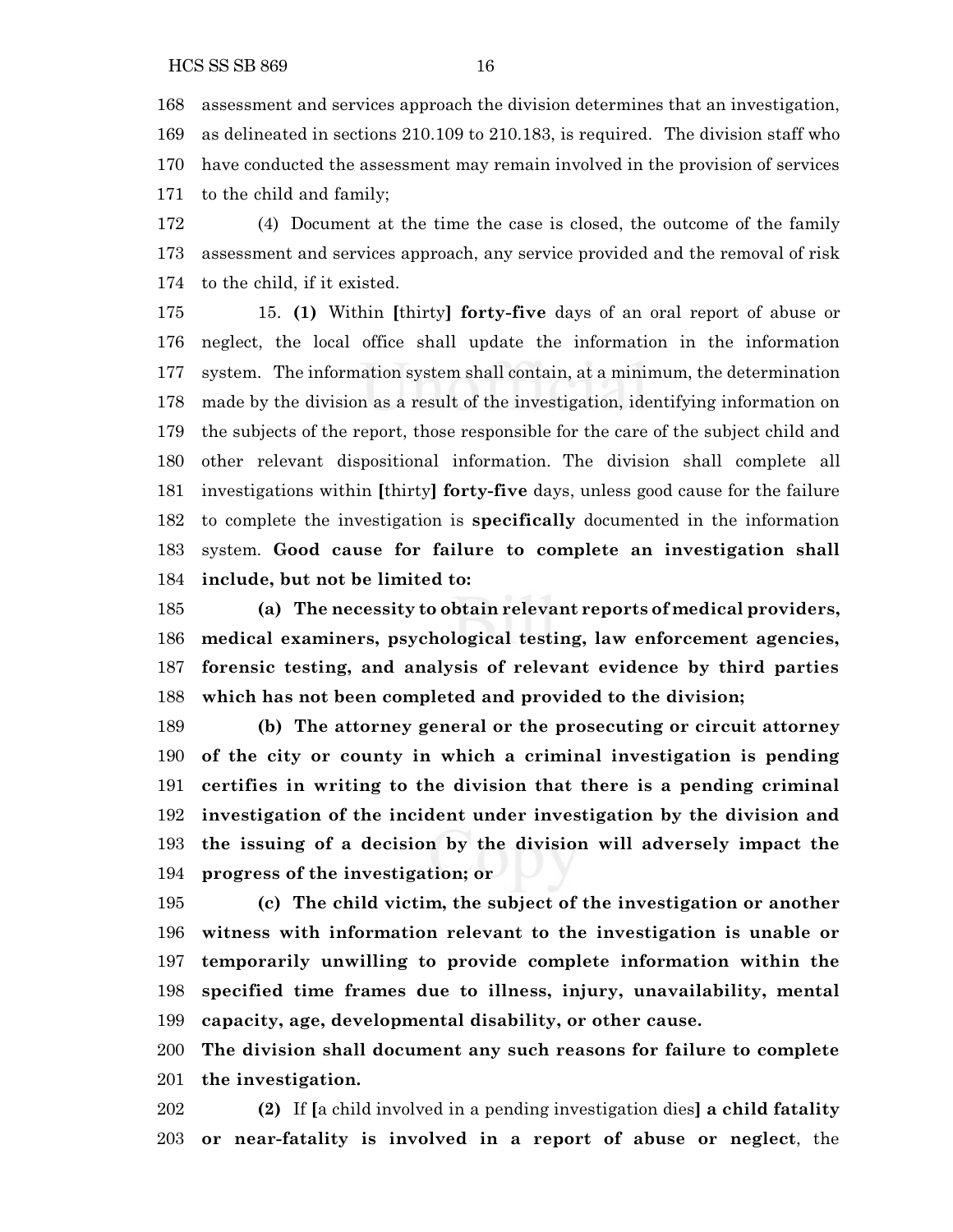investigation shall remain open untilthe division's investigation surrounding **[**the death**] such death or near-fatal injury** is completed.

 **(3)** If the investigation is not completed within **[**thirty**] forty-five** days, the information system shall be updated at regular intervals and upon the completion of the investigation**, which shall be completed no later than ninety days after receipt of a report of abuse or neglect, or one hundred and twenty days after receipt of a report of abuse or neglect involving sexual abuse, or until the division's investigation is complete in cases involving a child fatality or near-fatality**. The information in the information system shall be updated to reflect any subsequent findings, including any changes to the findings based on an administrative or judicial hearing on the matter.

 16. A person required to report under section 210.115 to the division and any person making a report of child abuse or neglect made to the division which is not made anonymously shall be informed by the division of his or her right to obtain information concerning the disposition of his or her report. Such person shall receive, from the local office, if requested, information on the general disposition of his or her report. Such person may receive, if requested, findings and information concerning the case. Such release of information shall be at the discretion of the director based upon a review of the reporter's ability to assist in protecting the child or the potential harm to the child or other children within the family. The local office shall respond to the request within forty-five days. The findings shall be made available to the reporter within five days of the outcome of the investigation. If the report is determined to be unsubstantiated, the reporter may request that the report be referred by the division to the office of child advocate for children's protection and services established in sections 37.700 to 37.730. Upon request by a reporter under this subsection, the division shall refer an unsubstantiated report of child abuse or neglect to the office of child advocate for children's protection and services.

 17. The division shall provide to any individual who is not satisfied with the results of an investigation information about the office of child advocate and the services it may provide under sections 37.700 to 37.730.

 18. In any judicial proceeding involving the custody of a child the fact that a report may have been made pursuant to sections 210.109 to 210.183 shall not be admissible. However:

(1) Nothing in this subsection shall prohibit the introduction of evidence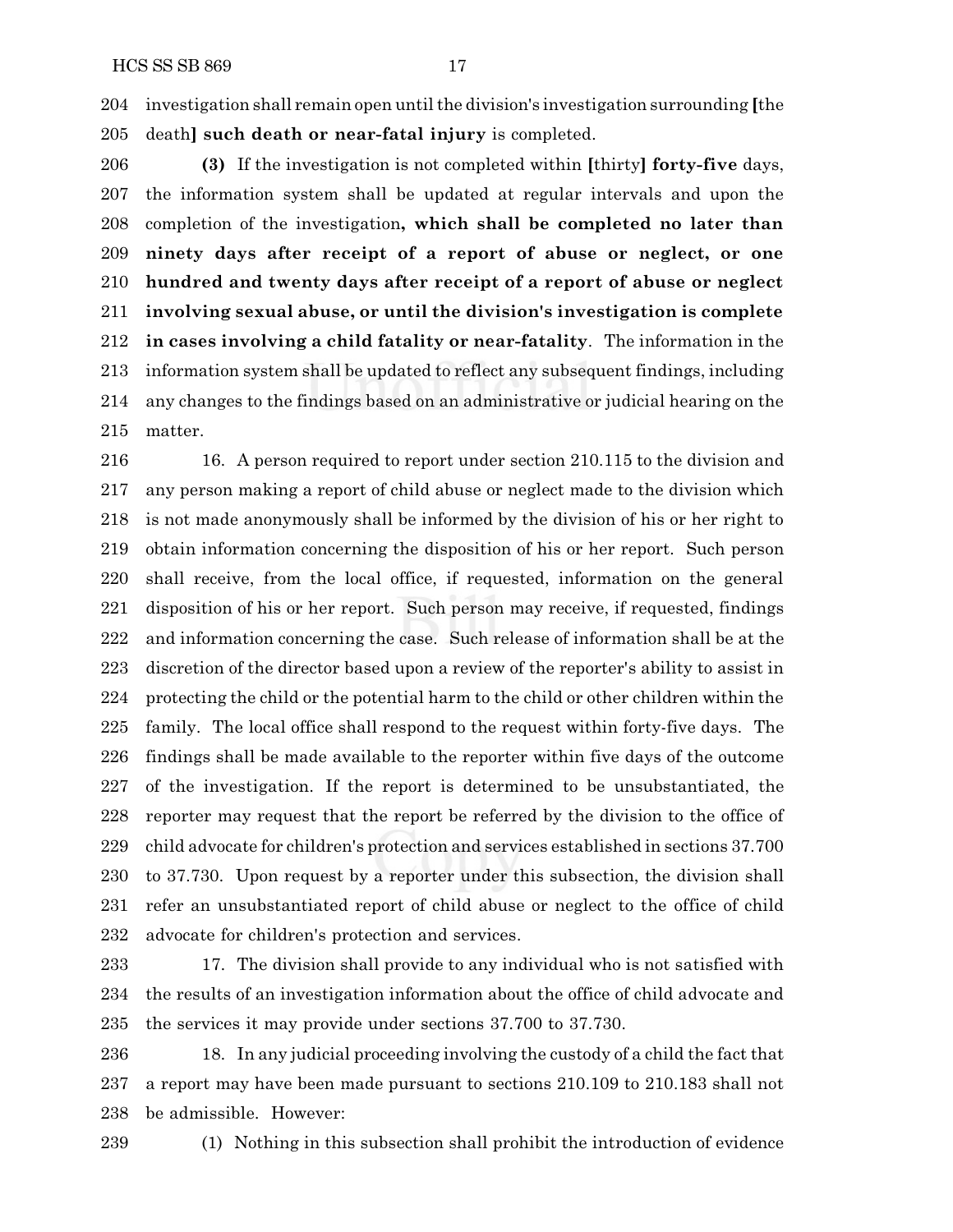from independent sources to support the allegations that may have caused a report to have been made; and

 (2) The court may on its own motion, or shall if requested by a party to the proceeding, make an inquiry not on the record with the children's division to determine if such a report has been made.

 If a report has been made, the court may stay the custody proceeding until the children's division completes its investigation.

 19. In any judicial proceeding involving the custody of a child where the court determines that the child is in need of services under paragraph (d) of subdivision (1) of subsection 1 of section 211.031 and has taken jurisdiction, the child's parent, guardian or custodian shall not be entered into the registry.

 20. The children's division is hereby granted the authority to promulgate rules and regulations pursuant to the provisions of section 207.021 and chapter 536 to carry out the provisions of sections 210.109 to 210.183.

 21. Any rule or portion of a rule, as that term is defined in section 536.010, that is created under the authority delegated in this section shall become effective only if it complies with and is subject to all of the provisions of chapter 536 and, if applicable, section 536.028. This section and chapter 536 are nonseverable and if any of the powers vested with the general assembly pursuant to chapter 536 to review, to delay the effective date or to disapprove and annul a rule are subsequently held unconstitutional, then the grant of rulemaking authority and any rule proposed or adopted after August 28, 2000, shall be invalid and void.

210.152. 1. All identifying information, including telephone reports reported pursuant to section 210.145, relating to reports of abuse or neglect received by the division shall be retained by the division and removed from the records of the division as follows:

 (1) For investigation reports contained in the central registry, identifying information shall be retained by the division;

 (2) (a) For investigation reports initiated against a person required to report pursuant to section 210.115, where insufficient evidence of abuse or neglect is found by the division and where the division determines the allegation of abuse or neglect was made maliciously, for purposes of harassment or in retaliation for the filing of a report by a person required to report, identifying information shall be expunged by the division within forty-five days from the conclusion of the investigation;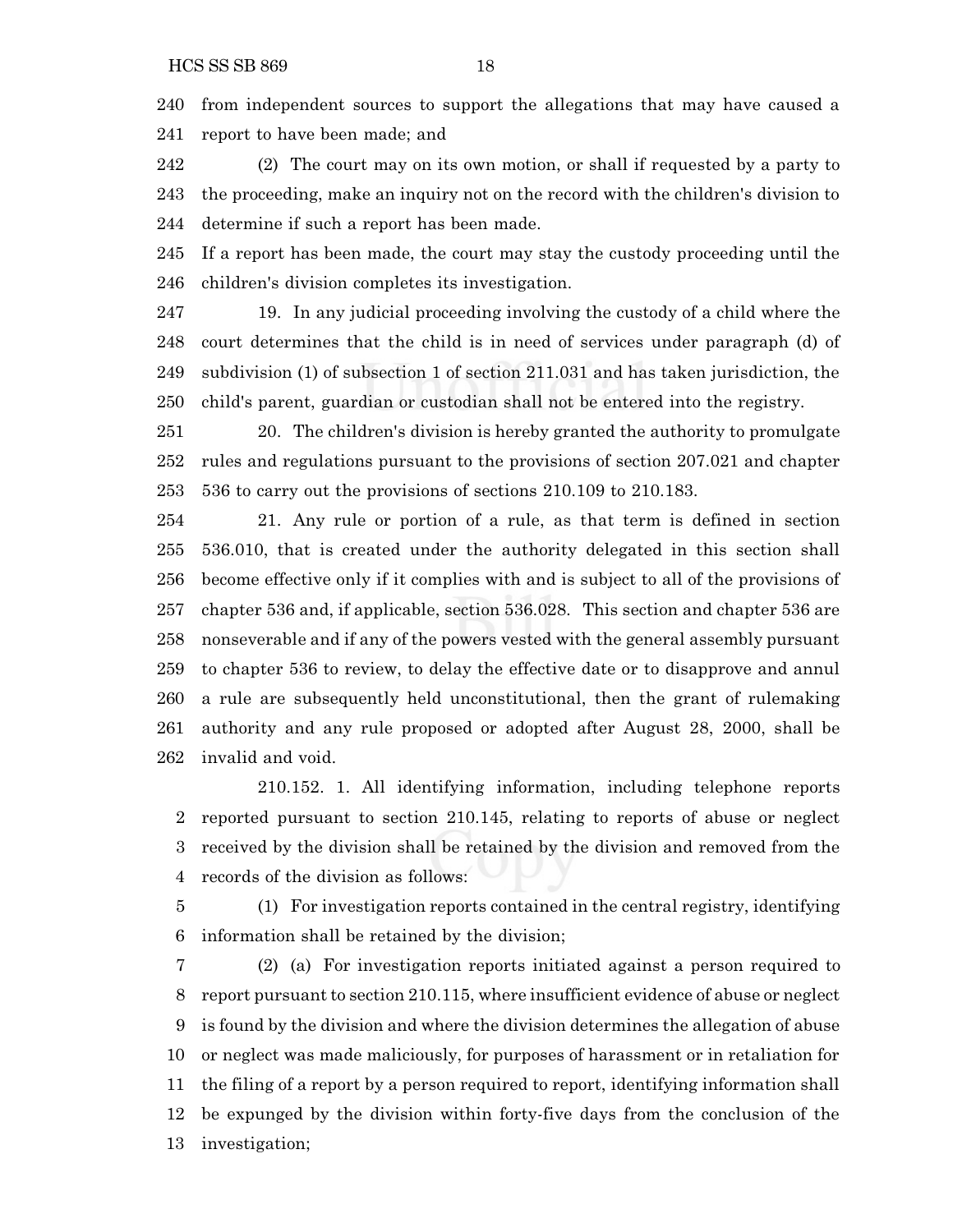(b) For investigation reports, where insufficient evidence of abuse or neglect is found by the division and where the division determines the allegation of abuse or neglect was made maliciously, for purposes of harassment or in retaliation for the filing of a report, identifying information shall be expunged by the division within forty-five days from the conclusion of the investigation;

 (c) For investigation reports initiated by a person required to report under section 210.115, where insufficient evidence of abuse or neglect is found by the division, identifying information shall be retained for five years from the conclusion of the investigation. For all other investigation reports where insufficient evidence of abuse or neglect is found by the division, identifying information shall be retained for two years from the conclusion of the investigation. Such reports shall include any exculpatory evidence known by the division, including exculpatory evidence obtained after the closing of the case. At the end of such time period, the identifying information shall be removed from the records of the division and destroyed;

 (3) For reports where the division uses the family assessment and services approach, identifying information shall be retained by the division;

 (4) For reports in which the division is unable to locate the child alleged to have been abused or neglected, identifying information shall be retained for ten years from the date of the report and then shall be removed from the records of the division.

 2. Within ninety days**, or within one hundred twenty days in cases involving sexual abuse, or until the division's investigation is complete in cases involving a child fatality or near-fatality**, after receipt of a report of abuse or neglect that is investigated, the alleged perpetrator named in the report and the parents of the child named in the report, if the alleged perpetrator is not a parent, shall be notified in writing of any determination made by the division based on the investigation. The notice shall advise either:

 (1) That the division has determined by a probable cause finding prior to August 28, 2004, or by a preponderance of the evidence after August 28, 2004, that abuse or neglect exists and that the division shall retain all identifying information regarding the abuse or neglect; that such information shall remain confidential and will not be released except to law enforcement agencies, prosecuting or circuit attorneys, or as provided in section 210.150; that the alleged perpetrator has sixty days from the date of receipt of the notice to seek reversal of the division's determination through a review by the child abuse and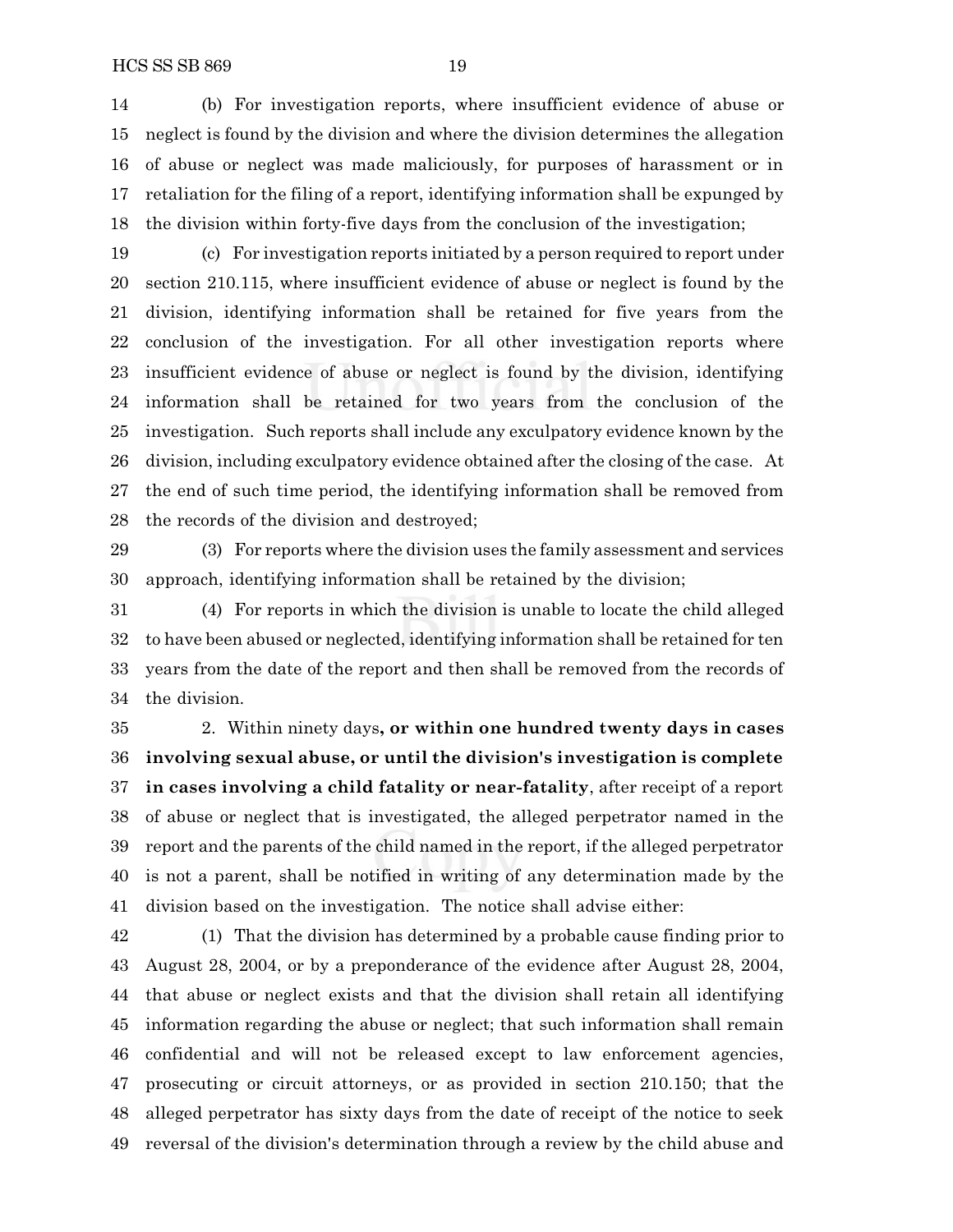neglect review board as provided in subsection 4 of this section; or

 (2) That the division has not made a probable cause finding or determined by a preponderance of the evidence that abuse or neglect exists.

 3. The children's division may reopen a case for review at the request of the alleged perpetrator, the alleged victim, or the office of the child advocate if new, specific, and credible evidence is obtained that the division's decision was based on fraud or misrepresentation of material facts relevant to the division's decision and there is credible evidence that absent such fraud or misrepresentation the division's decision would have been different. If the alleged victim is under the age of eighteen, the request for review may be made by the alleged victim's parent, legal custodian, or legal guardian. All requests to reopen an investigation for review shall be made within a reasonable time and not more than one year after the children's division made its decision. The division shall not reopen a case for review based on any information which the person requesting the review knew, should have known, or could by the exercise of reasonable care have known before the date of the division's final decision in the case, unless the person requesting the review shows by a preponderance of the evidence that he or she could not have provided such information to the division before the date of the division's final decision in the case. Any person, other than the office of the child advocate, who makes a request to reopen a case for review based on facts which the person knows to be false or misleading or who acts in bad faith or with the intent to harass the alleged victim or perpetrator shall not have immunity from any liability, civil or criminal, for providing the information and requesting that the division reopen the investigation. Any person who makes a request to reopen an investigation based on facts which the person knows to be false shall be guilty of a class A misdemeanor. The children's division shall not reopen an investigation under any circumstances while the case is pending before a court of this state nor when a court has entered a final judgment after de novo judicial review pursuant to this section.

 4. Any person named in an investigation as a perpetrator who is aggrieved by a determination of abuse or neglect by the division as provided in this section may seek an administrative review by the child abuse and neglect review board pursuant to the provisions of section 210.153. Such request for review shall be made within sixty days of notification of the division's decision under this section. In those cases where criminal charges arising out of facts of the investigation are pending, the request for review shall be made within sixty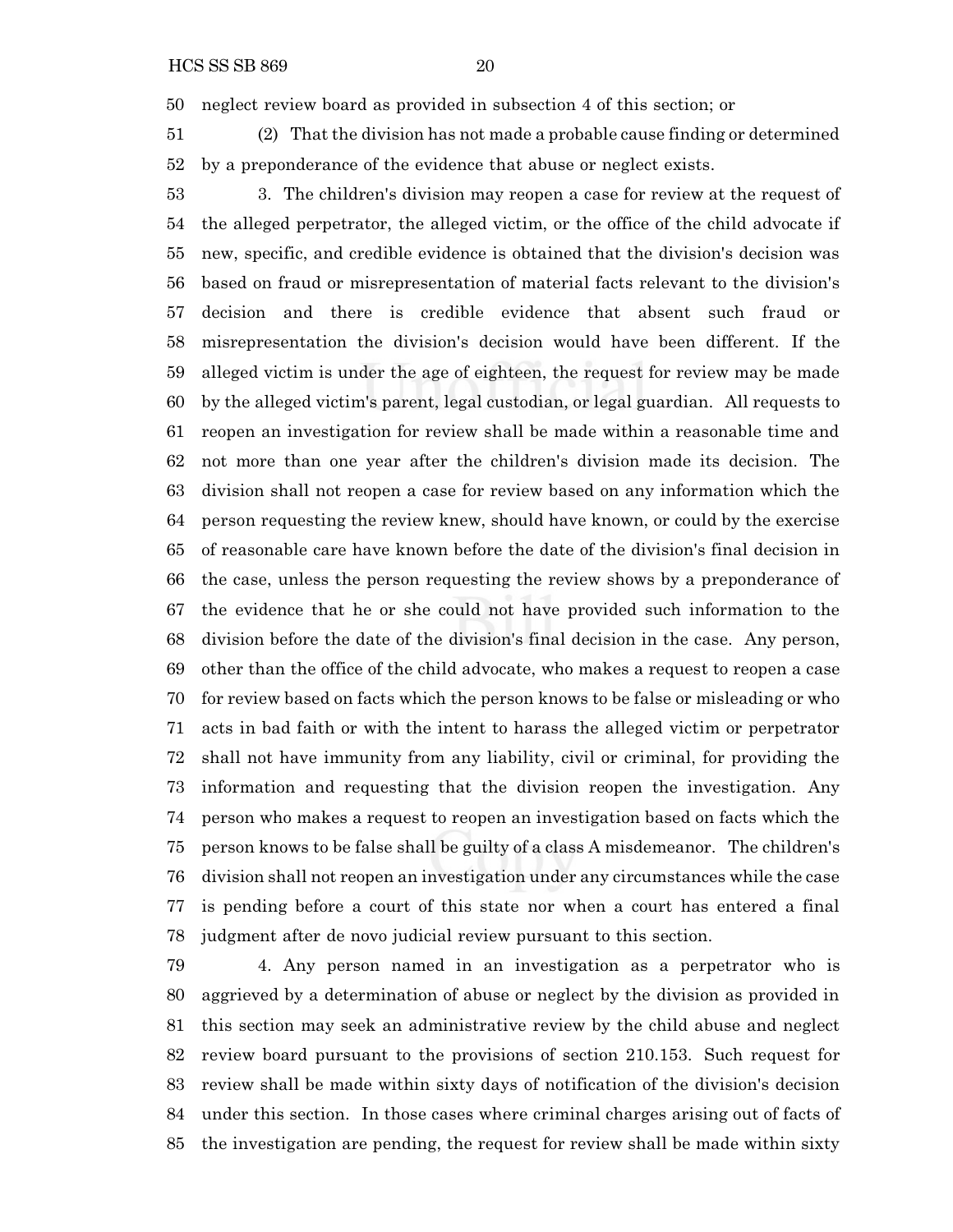days from the court's final disposition or dismissal of the charges.

 5. In any such action for administrative review, the child abuse and neglect review board shall sustain the division's determination if such determination was supported by evidence of probable cause prior to August 28, 2004, or is supported by a preponderance of the evidence after August 28, 2004, and is not against the weight of such evidence. The child abuse and neglect review board hearing shall be closed to all persons except the parties, their attorneys and those persons providing testimony on behalf of the parties.

 6. If the alleged perpetrator is aggrieved by the decision of the child abuse and neglect review board, the alleged perpetrator may seek de novo judicial review in the circuit court in the county in which the alleged perpetrator resides and in circuits with split venue, in the venue in which the alleged perpetrator resides, or in Cole County. If the alleged perpetrator is not a resident of the state, proper venue shall be in Cole County. The case may be assigned to the family court division where such a division has been established. The request for a judicial review shall be made within sixty days of notification of the decision of the child abuse and neglect review board decision. In reviewing such decisions, the circuit court shall provide the alleged perpetrator the opportunity to appear and present testimony. The alleged perpetrator may subpoena any witnesses except the alleged victim or the reporter. However, the circuit court shall have the discretion to allow the parties to submit the case upon a stipulated record.

 7. In any such action for administrative review, the child abuse and neglect review board shall notify the child or the parent, guardian or legal representative of the child that a review has been requested.

210.160. 1. In every case involving an abused or neglected child which results in a judicial proceeding, the judge shall appoint a guardian ad litem to appear for and represent:

 (1) A child who is the subject of proceedings pursuant to sections 210.110 to 210.165 **except proceedings under subsection 6 of section 210.152**, sections 210.700 to 210.760, sections 211.442 to 211.487, or sections 453.005 to 453.170, or proceedings to determine custody or visitation rights under sections 452.375 to 452.410; or

 (2) A parent who is a minor, or who is a mentally ill person or otherwise incompetent, and whose child is the subject of proceedings under sections 210.110 to 210.165, sections 210.700 to 210.760, sections 211.442 to 211.487, or sections 453.005 to 453.170.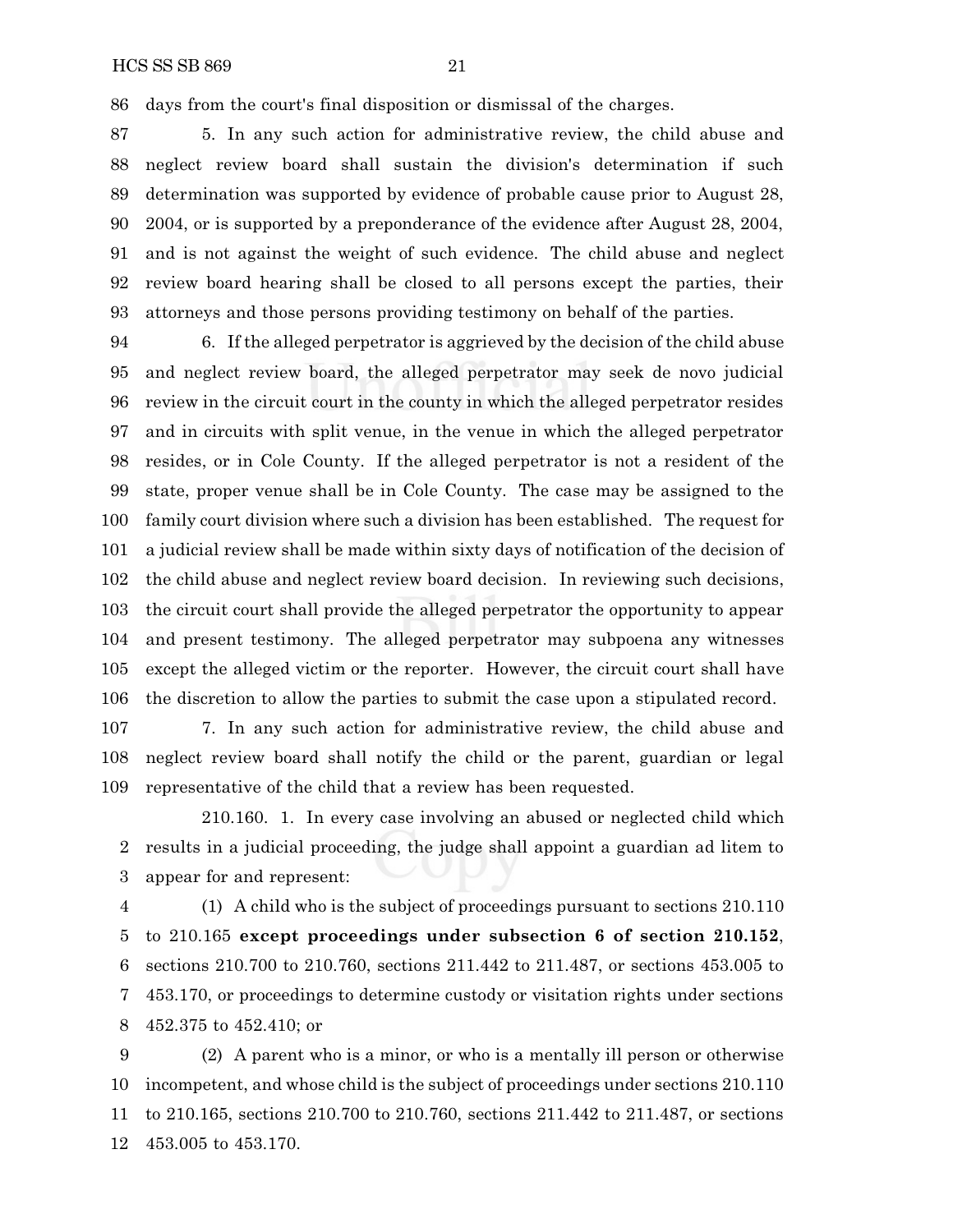2. **The judge, either sua sponte or upon motion of a party, may appoint a guardian ad litem to appear for and represent an abused or neglected child involved in proceedings arising under subsection 6 of section 210.152.**

 **[**2.**] 3.** The guardian ad litem shall be provided with all reports relevant to the case made to or by any agency or person, shall have access to all records of such agencies or persons relating to the child or such child's family members or placements of the child, and upon appointment by the court to a case, shall be informed of and have the right to attend any and all family support team meetings involving the child. Employees of the division, officers of the court, and employees of any agency involved shall fully inform the guardian ad litem of all aspects of the case of which they have knowledge or belief.

 **[**3.**] 4.** The appointing judge shall require the guardian ad litem to faithfully discharge such guardian ad litem's duties, and upon failure to do so shall discharge such guardian ad litem and appoint another. The appointing judge shall have the authority to examine the general and criminal background of persons appointed as guardians ad litem, including utilization of the family care safety registry and access line pursuant to sections 210.900 to 210.937, to ensure the safety and welfare of the children such persons are appointed to represent. The judge in making appointments pursuant to this section shall give preference to persons who served as guardian ad litem for the child in the earlier proceeding, unless there is a reason on the record for not giving such preference.

 **[**4.**] 5.** The guardian ad litem may be awarded a reasonable fee for such services to be set by the court. The court, in its discretion, may award such fees as a judgment to be paid by any party to the proceedings or from public funds. However, no fees as a judgment shall be taxed against a party or parties who have not been found to have abused or neglected a child or children. Such an award of guardian fees shall constitute a final judgment in favor of the guardian ad litem. Such final judgment shall be enforceable against the parties in accordance with chapter 513.

 **[**5.**] 6.** The court may designate volunteer advocates, who may or may not be attorneys licensed to practice law, to assist in the performance of the guardian ad litem duties for the court. Nonattorney volunteer advocates shall not provide legal representation. The court shall have the authority to examine the general and criminal background of persons designated as volunteer advocates, including utilization of the family care safety registry and access line pursuant to sections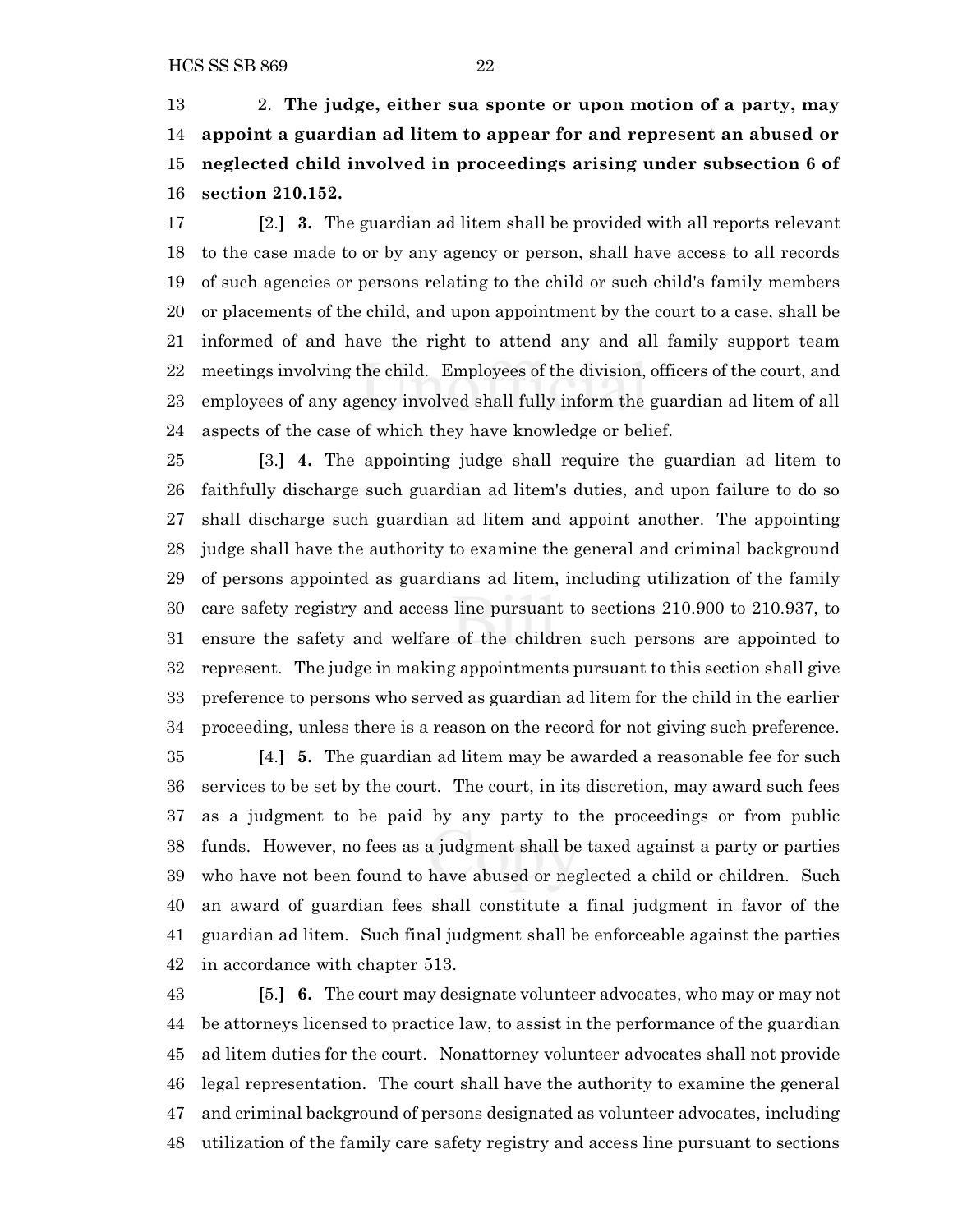210.900 to 210.937, to ensure the safety and welfare of the children such persons are designated to represent. The volunteer advocate shall be provided with all reports relevant to the case made to or by any agency or person, shall have access to all records of such agencies or persons relating to the child or such child's family members or placements of the child, and upon designation by the court to a case, shall be informed of and have the right to attend any and all family support team meetings involving the child. Any such designated person shall receive no compensation from public funds. This shall not preclude reimbursement for reasonable expenses.

 **[**6.**] 7.** Any person appointed to perform guardian ad litem duties shall have completed a training program in permanency planning and shall advocate for timely court hearings whenever possible to attain permanency for a child as expeditiously as possible to reduce the effects that prolonged foster care may have on a child. A nonattorney volunteer advocate shall have access to a court appointed attorney guardian ad litem should the circumstances of the particular case so require.

210.183. 1. At the time of the initial investigation of a report of child abuse or neglect, the division employee conducting the investigation shall provide the alleged perpetrator with a written description of the investigation process. Such written notice shall be given substantially in the following form: "The investigation is being undertaken by the Children's Division pursuant to the requirements of chapter 210 of the Revised Missouri Statutes in response to a report of child abuse or neglect.

 The identity of the person who reported the incident of abuse or neglect is confidential and may not even be known to the Division since the report could have been made anonymously.

 This investigation is required by law to be conducted in order to enable the Children's Division to identify incidents of abuse or neglect in order to provide protective or preventive social services to families who are in need of such services.

 The division shall make every reasonable attempt to complete the investigation within **[**thirty days, except if a child involved in the pending investigation dies the investigation shall remain open until the division's investigation surrounding the death is completed.**] forty-five days, except for good cause which shall be documented,** otherwise, within ninety days**, or one hundred and twenty days after receipt of a report of abuse or**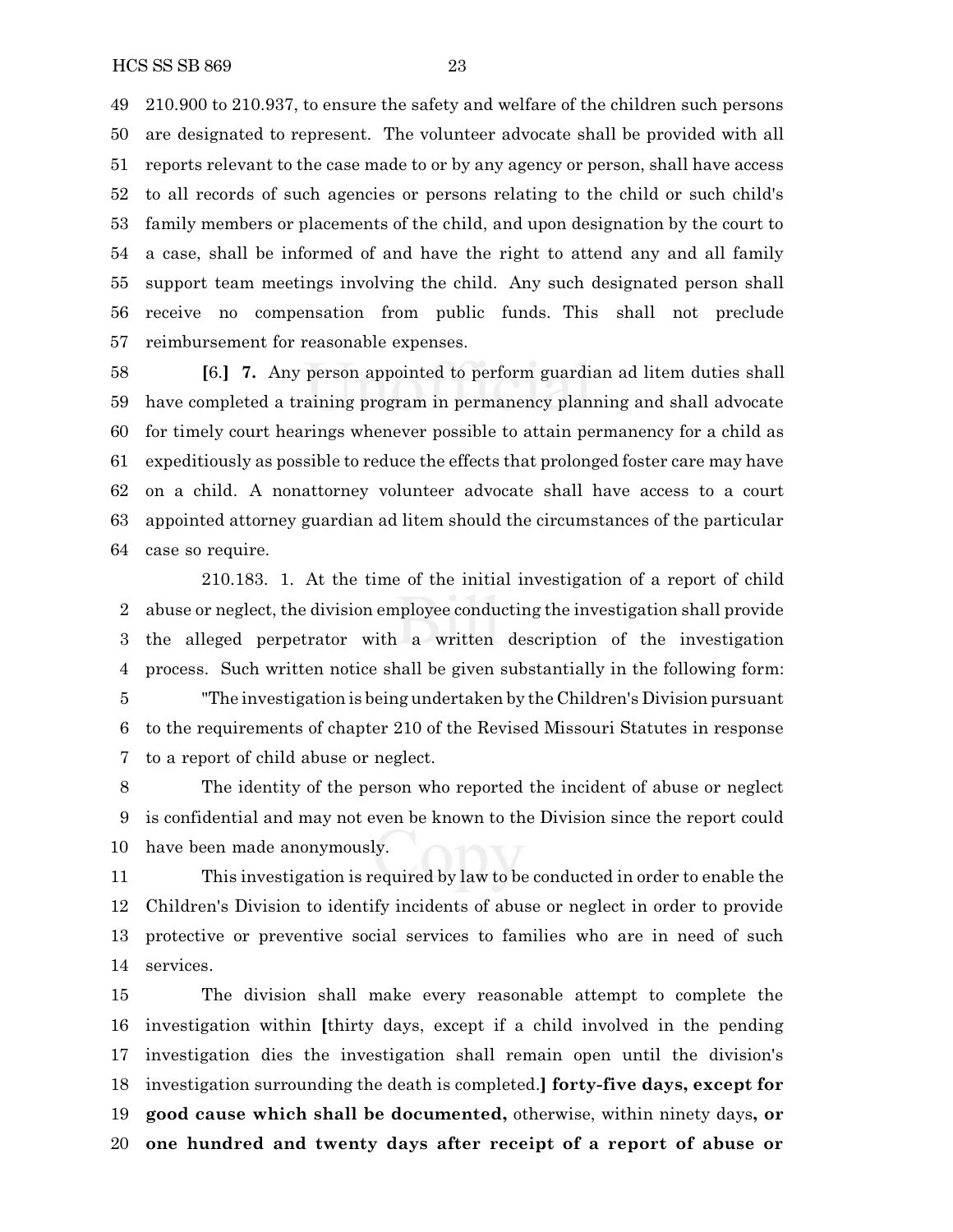**neglect involving sexual abuse, or when the division's investigation is complete in cases involving a child fatality or near-fatality,** you will receive a letter from the Division which will inform you of one of the following:

 (1) That the Division has found insufficient evidence of abuse or neglect; or

 (2) That there appears to be by a preponderance of the evidence reason to suspect the existence of child abuse or neglect in the judgment of the Division and that the Division will contact the family to offer social services.

 If the Division finds by a preponderance of the evidence reason to believe child abuse or neglect has occurred or the case is substantiated by court adjudication, a record of the report and information gathered during the investigation will remain on file with the Division.

 If you disagree with the determination of the Division and feel that there is insufficient reason to believe by a preponderance of the evidence that abuse or neglect has occurred, you have a right to request an administrative review at which time you may hire an attorney to represent you. If you request an administrative review on the issue, you will be notified of the date and time of your administrative review hearing by the child abuse and neglect review board. If the Division's decision is reversed by the child abuse and neglect review board, the Division records concerning the report and investigation will be updated to reflect such finding. If the child abuse and neglect review board upholds the Division's decision, an appeal may be filed in circuit court within sixty days of the child abuse and neglect review board's decision."

 2. If the division uses the family assessment approach, the division shall at the time of the initial contact provide the parent of the child with the following information:

(1) The purpose of the contact with the family;

 (2) The name of the person responding and his or her office telephone number;

 (3) The assessment process to be followed during the division's intervention with the family including the possible services available and expectations of the family.

210.211. 1. It shall be unlawful for any person to establish, maintain or operate a child-care facility for children, or to advertise or hold himself or herself out as being able to perform any of the services as defined in section 210.201, without having in effect a written license granted by the department of health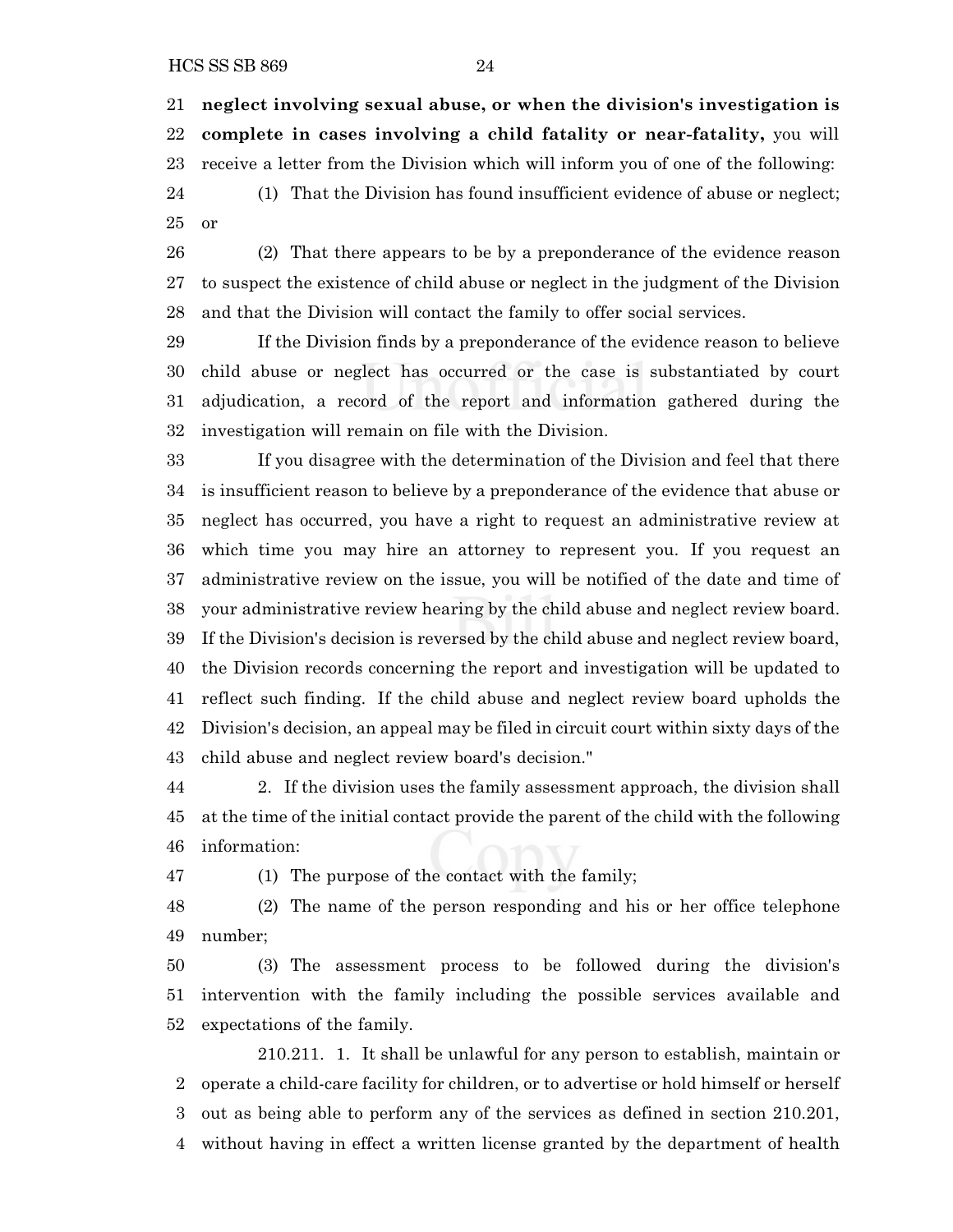and senior services; except that nothing in sections 210.203 to 210.245 shall apply to:

 (1) Any person who is caring for four or fewer children. For purposes of this subdivision, children who are related by blood, marriage or adoption to such person within the third degree shall not be considered in the total number of children being cared for;

 (2) Any person who has been duly appointed by a court of competent jurisdiction the guardian of the person of the child or children, or the person who has legal custody of the child or children;

 (3) Any person who receives free of charge, and not as a business, for periods not exceeding ninety consecutive days, as bona fide, occasional and personal guests the child or children of personal friends of such person, and who receives custody of no other unrelated child or children;

 (4) Any graded boarding school, summer camp, hospital, sanitarium or home which is conducted in good faith primarily to provide education, recreation, medical treatment, or nursing or convalescent care for children;

 (5) Any child-care facility maintained or operated under the exclusive control of a religious organization. When a nonreligious organization, having as its principal purpose the provision of child-care services, enters into an arrangement with a religious organization for the maintenance or operation of a child-care facility, the facility is not under the exclusive control of the religious organization;

 (6) Any residential facility or day program licensed by the department of mental health pursuant to sections 630.705 to 630.760 which provides care, treatment and habilitation exclusively to children who have a primary diagnosis of mental disorder, mental illness, mental retardation or developmental disability, as defined in section 630.005; and

(7) Any nursery school.

 2. Notwithstanding the provisions of subsection 1 of this section, no child- care facility shall be exempt from licensure if such facility receives any state or federal funds for providing care for children, except for federal funds for those programs which meet the requirements for participation in the Child and Adult Care Food Program pursuant to 42 U.S.C. 1766. Grants to parents for child care pursuant to sections 210.201 to 210.257 shall not be construed to be funds received by a person or facility listed in subdivisions (1) and (5) of subsection 1 of this section.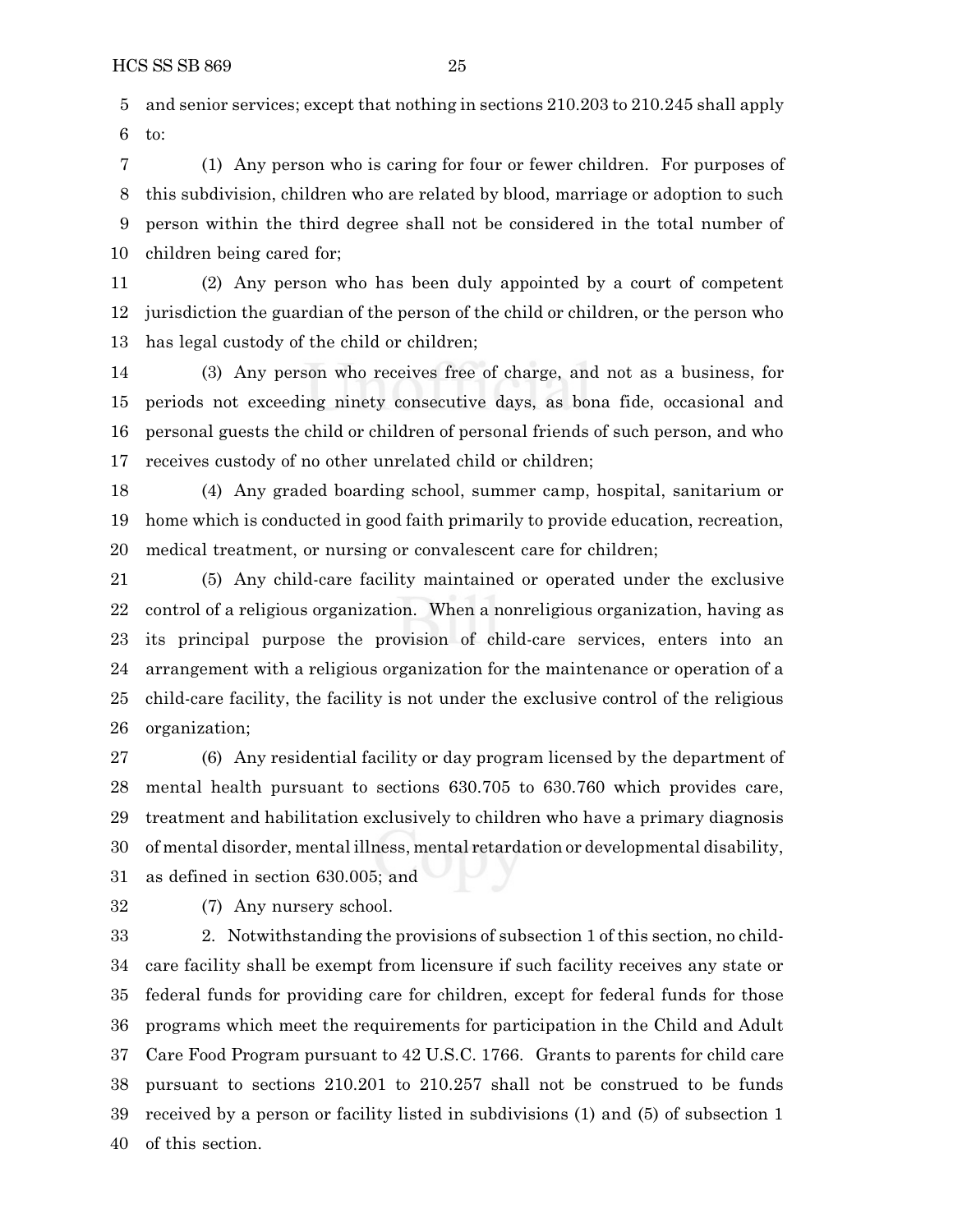3. Any child care facility not exempt from licensure shall disclose the licensure status of the facility to the parents or guardians of children for which the facility provides care. No child care facility exempt from licensure shall represent to any parent or guardian of children for which the facility provides care that the facility is licensed when such facility is in fact not licensed.

 **4. Any in-home licensed child care facility that is organized as a corporation, association, firm, partnership, proprietorship, limited liability company, or any other type of business entity in this state shall qualify for the exemption for related children for children who are related to the member of the corporation, association, firm, partnership, proprietorship, limited liability company, or other type of business entity who is responsible for the daily operation of the child care facility and who meets the requirements of the child care provider. If more than one member of the corporation, association, firm, partnership, proprietorship, limited liability company, or other type of business entity is responsible for the daily operation of the child care facility, the exemption for related children shall only be granted for children who are related to one of the members. All child care facilities under this subsection shall disclose the licensure status of the facility to the parents or guardians of children for which the facility provides care. A parent or guardian shall sign a written notice indicating he or she is aware of the licensure status of the facility. The facility shall keep a copy of this signed written notice on file. All child care facilities shall provide the parent or guardian enrolling a child in the facility with a written explanation of the disciplinary philosophy and policies of the child care facility.**

211.171. 1. The procedure to be followed at the hearing shall be determined by the juvenile court judge and may be as formal or informal as he or she considers desirable, consistent with constitutional and statutory requirements. The judge may take testimony and inquire into the habits, surroundings, conditions and tendencies of the child and the family to enable the court to render such order or judgment as will best promote the welfare of the child and carry out the objectives of this chapter.

 2. The hearing may, in the discretion of the court, proceed in the absence of the child and may be adjourned from time to time.

3. The current foster parents of a child, or any preadoptive parent or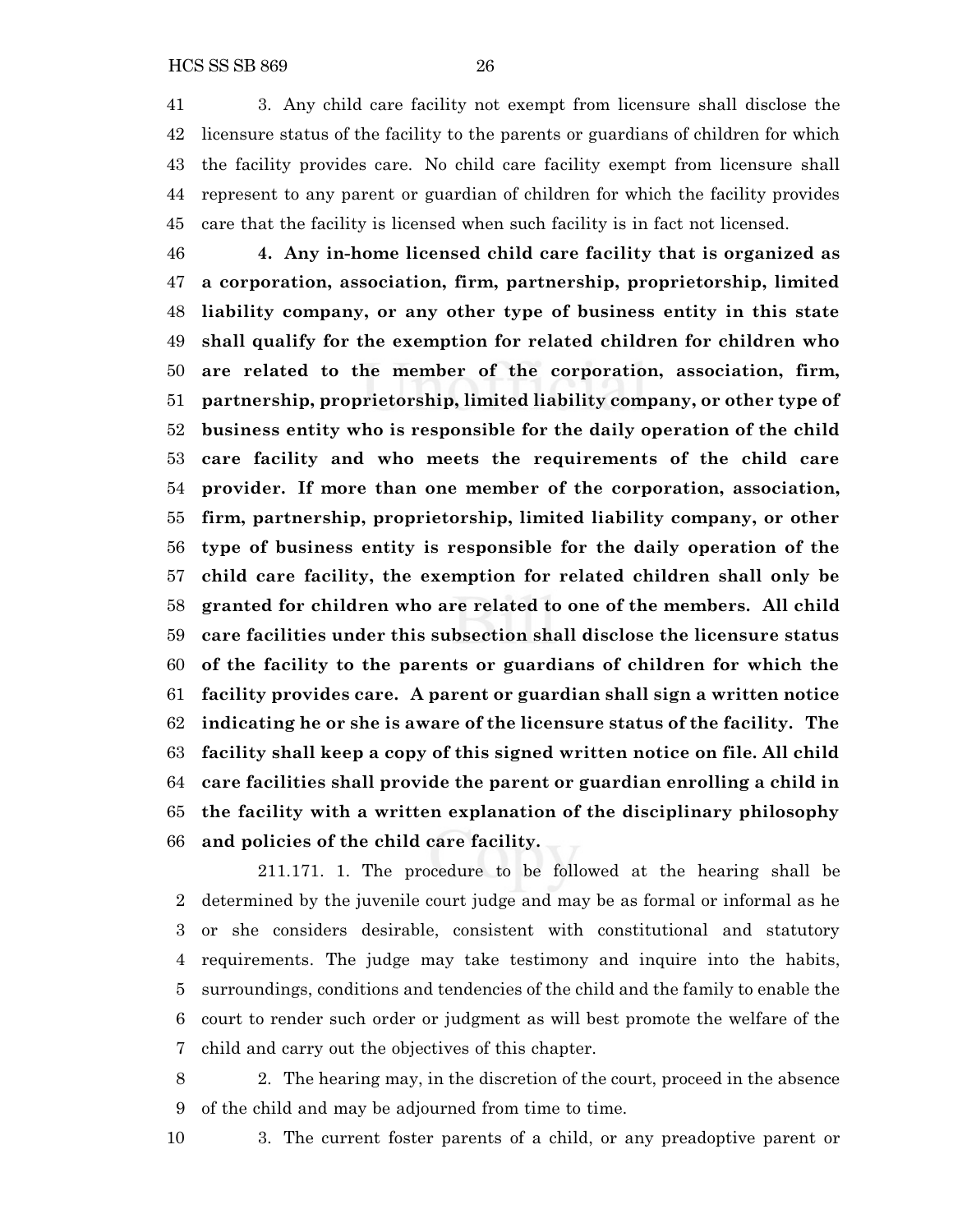relative currently providing care for the child, shall be provided with notice of, and an opportunity to be heard in, any hearing to be held with respect to the child**, and a foster parent shall have standing to participate in all court hearings pertaining to a child in their care**. **[**This subsection shall not be construed to require that any such foster parent, preadoptive parent or relative providing care for a child be made a party to the case solely on the basis of such notice and opportunity to be heard.**]**

 4. All cases of children shall be heard separately from the trial of cases against adults.

 5. Stenographic notes or an authorized recording of the hearing shall be required if the court so orders or, if requested by any party interested in the proceeding.

 6. The general public shall be excluded and only such persons admitted as have a direct interest in the case or in the work of the court except in cases where the child is accused of conduct which, if committed by an adult, would be considered a class A or B felony; or for conduct which would be considered a class C felony, if the child has previously been formally adjudicated for the commission of two or more unrelated acts which would have been class A, B or C felonies, if committed by an adult.

 7. The practice and procedure customary in proceedings in equity shall govern all proceedings in the juvenile court; except that, the court shall not grant a continuance in such proceedings absent compelling extenuating circumstances, and in such cases, the court shall make written findings on the record detailing the specific reasons for granting a continuance.

 8. The court shall allow the victim of any offense to submit a written statement to the court. The court shall allow the victim to appear before the court personally or by counsel for the purpose of making a statement, unless the court finds that the presence of the victim would not serve justice. The statement shall relate solely to the facts of the case and any personal injuries or financial loss incurred by the victim. A member of the immediate family of the victim may appear personally or by counsel to make a statement if the victim has died or is otherwise unable to appear as a result of the offense committed by the child.

334.950. 1. As used in this section, the following terms shall mean:

 (1) "Child abuse medical resource centers", medical institutions affiliated with accredited children's hospitals or recognized institutions of higher education with accredited medical school programs that provide training, support,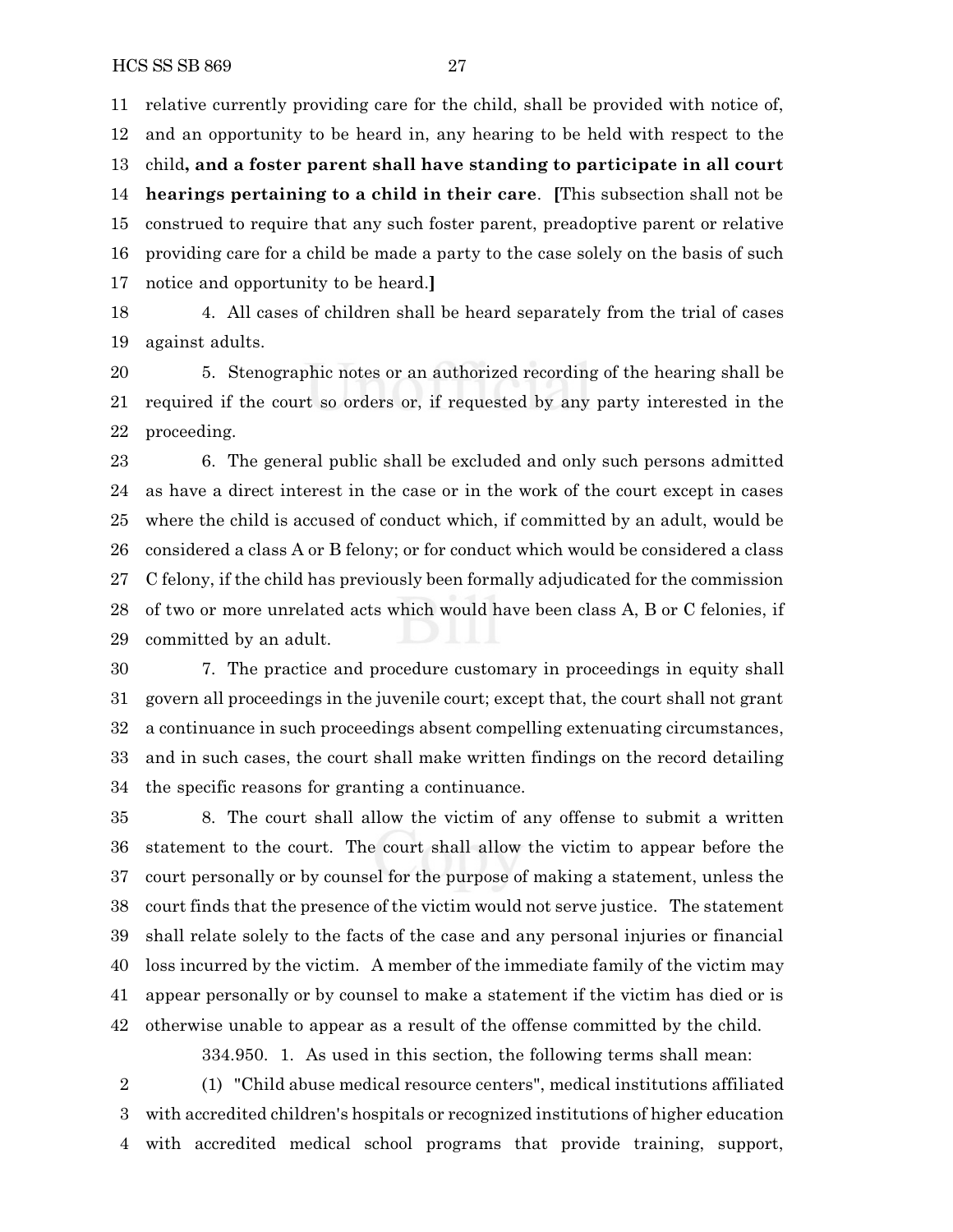mentoring, and peer review to SAFE CARE providers in Missouri;

 (2) "SAFE CARE provider", a physician, advanced practice nurse, or physician's assistant licensed in this state who provides medical diagnosis and treatment to children suspected of being victims of abuse and who receives:

 (a) Missouri-based initial intensive training regarding child maltreatment from the SAFE CARE network;

 (b) Ongoing update training on child maltreatment from the SAFE CARE network;

 (c) Peer review and new provider mentoring regarding the forensic evaluation of children suspected of being victims of abuse from the SAFE CARE network;

 (3) "Sexual assault forensic examination child abuse resource education network" or "SAFE CARE network", a network of SAFE CARE providers and child abuse medical resource centers that collaborate to provide forensic evaluations, medical training, support, mentoring, and peer review for SAFE CARE providers for the medical evaluation of child abuse victims in this state to improve outcomes for children who are victims of or at risk for child maltreatment by enhancing the skills and role of the medical provider in a multidisciplinary context.

 2. Child abuse medical resource centers may collaborate directly or through the use of technology with SAFE CARE providers to promote improved services to children who are suspected victims of abuse that will need to have a forensic medical evaluation conducted by providing specialized training for forensic medical evaluations for children conducted in a hospital, child advocacy center, or by a private health care professional without the need for a collaborative agreement between the child abuse medical resource center and a SAFE CARE provider.

 3. SAFE CARE providers who are a part of the SAFE CARE network in Missouri may collaborate directly or through the use of technology with other SAFE CARE providers and child abuse medical resource centers to promote improved services to children who are suspected victims of abuse that will need to have a forensic medical evaluation conducted by providing specialized training for forensic medical evaluations for children conducted in a hospital, child advocacy center, or by a private health care professional without the need for a collaborative agreement between the child abuse medical resource center and a SAFE CARE provider.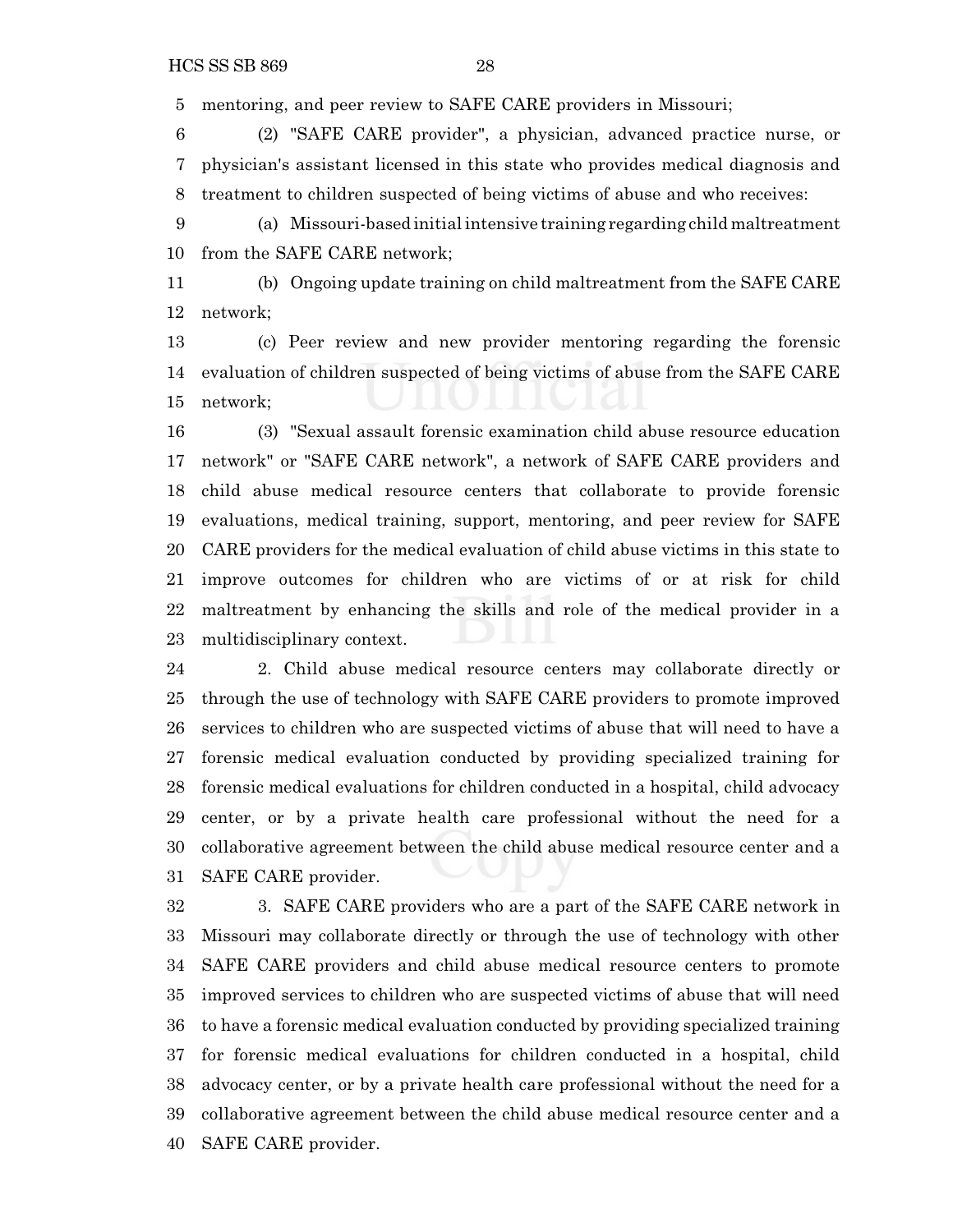4. The SAFE CARE network shall develop recommendations concerning medically based screening processes and forensic evidence collection for children who may be in need of an emergency examination following an alleged sexual assault. Such recommendations shall be provided to the SAFE CARE providers, child advocacy centers, hospitals and licensed practitioners that provide emergency examinations for children suspected of being victims of abuse.

 **5. The department of public safety shall establish rules and make payments to SAFE CARE providers, out of appropriations made for that purpose, who provide forensic examinations of persons under eighteen years of age who are alleged victims of physical abuse.**

 **6. The department shall establish maximum reimbursement rates for charges submitted under this section, which shall reflect the reasonable cost of providing the forensic exam.**

 **7. The department shall only reimburse providers for forensic evaluations and case reviews. The department shall not reimburse providers for medical procedures, facility fees, supplies or laboratory/radiology tests.**

 **8. In order for the department to provide reimbursement, the child shall be the subject of a child abuse investigation or reported to the children's division as a result of the examination.**

 **9. A minor may consent to examination under this section. Such consent is not subject to disaffirmance because of the individual's status as a minor, and the consent of a parent or guardian of the minor is not required for such examination.**

453.073. 1. The children's division is authorized to grant a subsidy to a child in one of the forms of allotment defined in section 453.065. Determination of the amount of monetary need is to be made by the division at the time of placement, if practicable, and in reference to the needs of the child, including consideration of the physical and mental condition, and age of the child in each case; provided, however, that the subsidy amount shall not exceed the expenses of foster care and medical care for foster children paid under the homeless, dependent and neglected foster care program.

 2. **Beginning January 1, 2015, subsidy agreements entered into under this section shall include a provision allowing for the suspension or redirection of subsidy payments in the event that the child has been: (1) Adjudicated dependent and made a ward of the court under**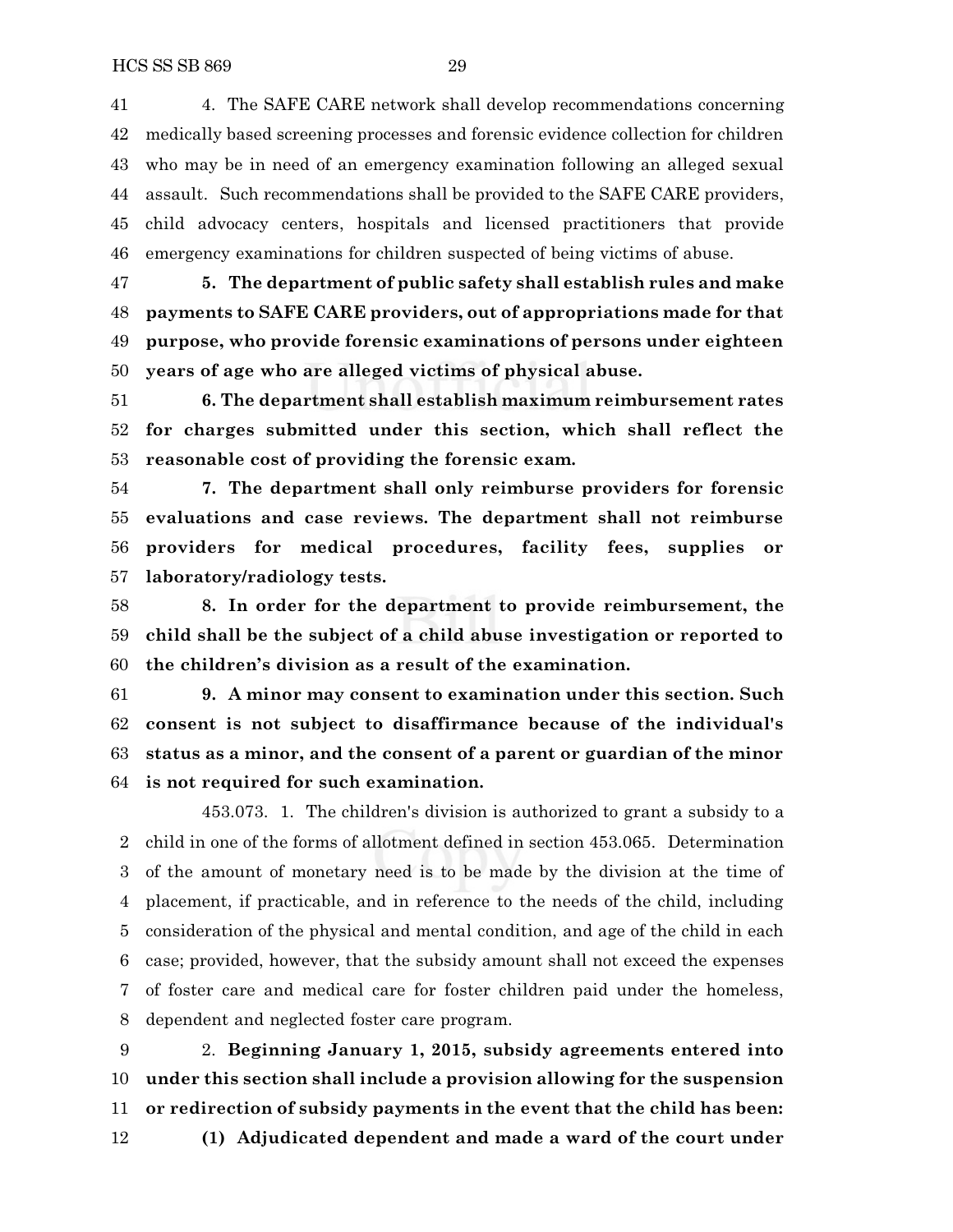HCS SS SB 869 30

**subdivision (1) of subsection 1 of section 211.031; and**

 **(2) Removed from the physical or legal custody of the parent or parents by a court of competent jurisdiction.**

 **3.** The subsidy shall be paid for children who have been in the care and custody of the children's division under the homeless, dependent and neglected foster care program. In the case of a child who has been in the care and custody of a private child-caring or child-placing agency or in the care and custody of the division of youth services or the department of mental health, a subsidy shall be available from the children's division subsidy program in the same manner and under the same circumstances and conditions as provided for a child who has been in the care and custody of the children's division.

 **[**3.**] 4.** Within thirty days after the authorization for the grant of a subsidy by the children's division, a written agreement shall be entered into by the division and the parents. The agreement shall set forth the following terms and conditions:

(1) The type of allotment;

(2) The amount of assistance payments;

(3) The services to be provided;

 (4) The time period for which the subsidy is granted, if such period is reasonably ascertainable;

 (5) The obligation of the parents to inform the division when they are no longer providing support to the child or when events affect the subsidy eligibility of the child;

(6) The eligibility of the child for Medicaid**; and**

 **(7) That the children's division may suspend or redirect subsidy payments under subsection 2 of this section**.

453.074. 1. The **children's** division **[**of family services**]** shall have the following duties in the administration of the subsidy program:

 (1) Notify all petitioners for adoption of the availability of subsidies for a child;

 (2) Provide all petitioners for adoption with the rules and eligibility requirements for subsidies;

 (3) Inform the parents of a child receiving a subsidy of reductions**, suspensions, or redirections under subsection 2 of section 453.073,** or other modifications in the terms and conditions of the written agreement;

(4) Establish procedures for the resolution of disputes involving the delay,